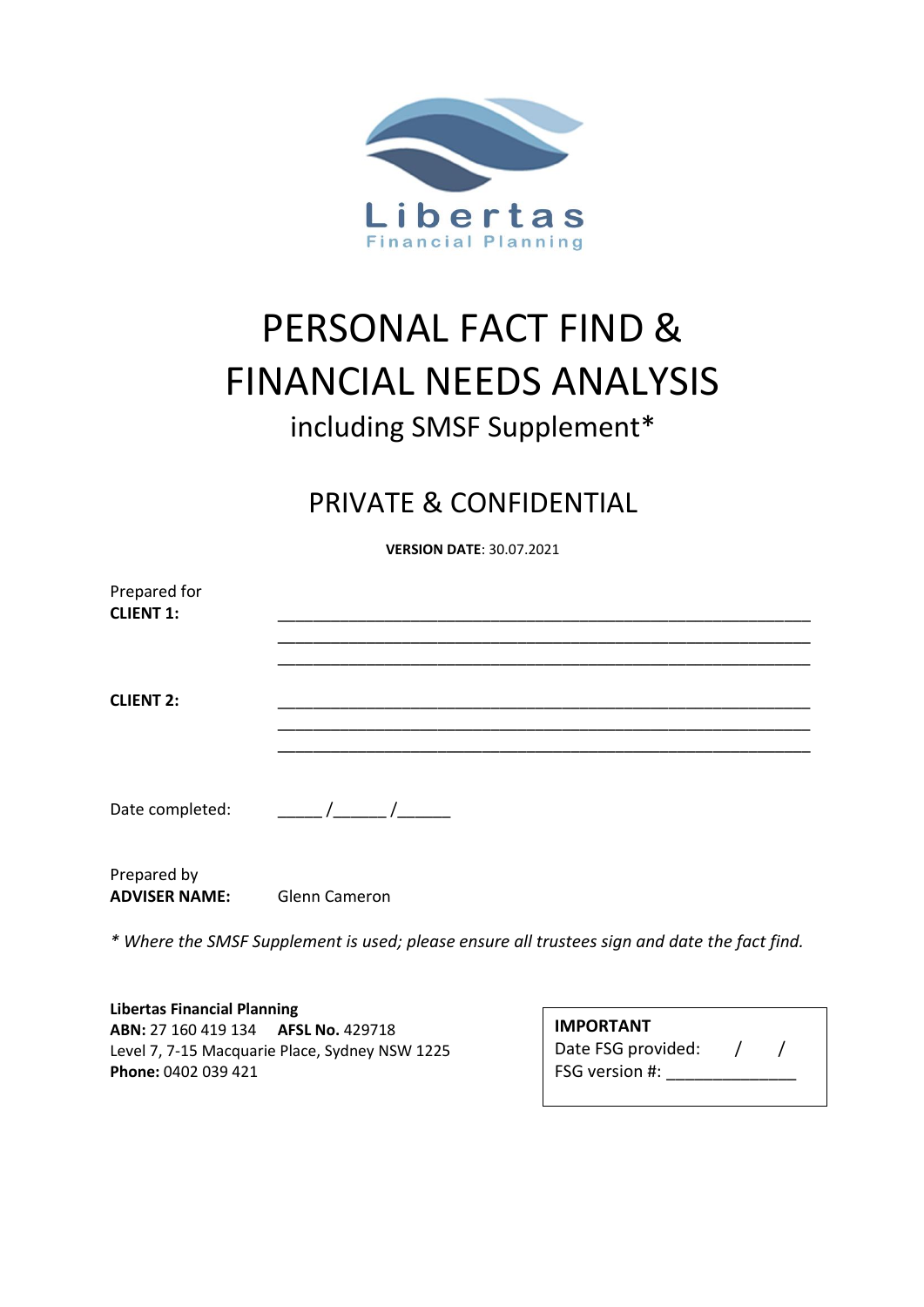### **PRIVACY STATEMENT**

The information contained within this document will be used by your adviser solely for the purpose of making recommendations and will be treated strictly **confidential.** The Corporations Act 2001 requires that an Adviser making financial recommendations must have reasonable grounds for making those recommendations. This document is designed to provide your Libertas authorised representative with accurate detailed information as to your current personal and financial position. The more detailed information you provide your Financial Planner, the more effective we can be in assisting your to meet your financial goals.

#### **The privacy of your personal information is important to us.**

#### **1. Why are we asking so many questions?**

We collect your personal information to ensure that we are able to provide you with the products and services appropriate to your needs.

Financial Planning is the exercise of:

- a. gathering all the details of your financial position;
- b. understanding your financial goals;
- c. analysing all the issues and options which will form the basis of any recommendations;
- d. providing advice and recommendations, whilst also making all the required disclosures;
- e. agreeing with the advice to allow the adviser to implement the actions required to achieve your financial goals; and
- f. agreeing on the level of further review and action required to ensure the advice and recommendations continue to achieve all identified financial goals.

The process of providing financial advice may seem simple, but it is the result of carefully gathering the right information to be able to assess your financial goals. This can be achieved through the completion or updating of a previously completed fact find. A fact find will help identify what is relevant and also helps to prioritise any action required. We aim to ensure that the personal information that we retain about you, is accurate, complete and up to date.

If you provide us with incomplete or inaccurate information, we may not be able to provide you with the products or services you are seeking.

The law also requires us to collect personal information eg The Corporations Act 2001 requires us to identify a person's needs, objectives and financial circumstances to be able to provide advice; and the Anti Money Laundering and Counter Terrorism Financing Act 2006 ("AML/CTF Act") (Commonwealth) requires us to identify all clients and to conduct identity verification checks.

#### **2. Access to your personal information**

Subject to permitted exceptions, you may access your information by contacting your adviser.

#### **3. We may need to communicate personal information to:**

- a) your adviser and external product providers;
- b) other members of Libertas Financial Planning group. This enables Libertas to have an integrated view of its customers and clients;
- c) organisations (who are bound by strict confidentiality) to whom we outsource certain functions i.e. our auditors. In these circumstances, information will only be used for our purposes;
- d) other professionals such as solicitors, and stockbrokers when a referral is required;
- e) third parties when required by law eg under Court Order; and
- f) Government departments or agencies such as ASIC or AUSTRAC.

#### **4. Our Privacy Policy**

As an Authorised Representative of Libertas Financial Planning Pty Ltd, we have adopted the principles set out in the Privacy Act 1988 as part of our continuing commitment to client service and maintenance to client confidentiality. For further details please refer to the Libertas Financial Planning *Privacy Policy* which can be found in the **Financial Services Guide**.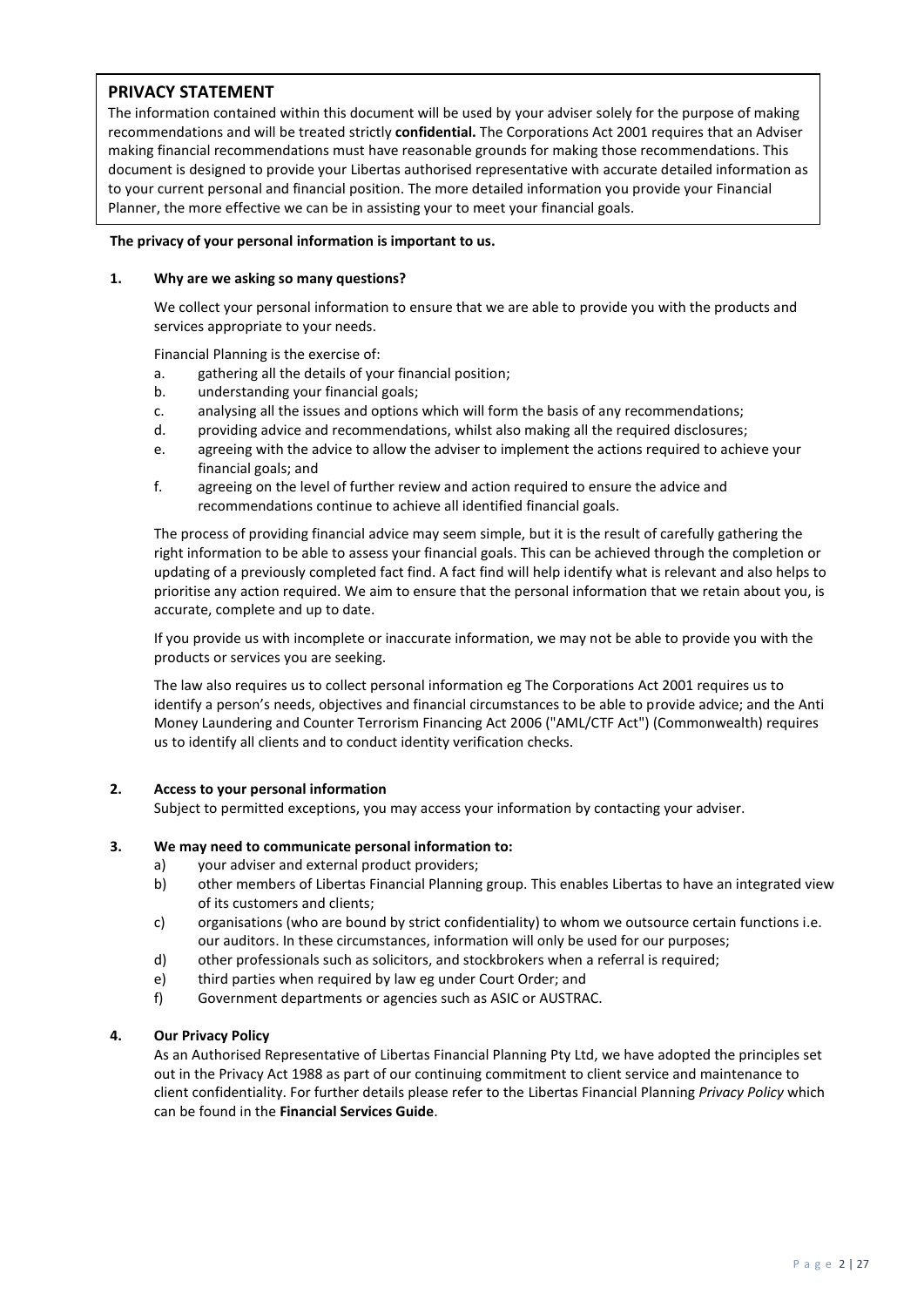## **YOUR PERSONAL DETAILS**

This section covers questions about your personal contact information, children and dependents, health and employment and estate planning and retirement details. The more detailed information you provide your Financial Planner, the more effective we can be in assisting your to meet your financial goals. Please enter as much detail as possible to the best of your ability and note down any sections you may need assistance completing and we will be happy to help.

| <b>PERSONAL DETAILS</b>      | <b>Client 1</b> |  | <b>Client 2</b> |  |
|------------------------------|-----------------|--|-----------------|--|
| Title                        |                 |  |                 |  |
| Surname                      |                 |  |                 |  |
| First name                   |                 |  |                 |  |
| Preferred name               |                 |  |                 |  |
| Date of birth / Current age  |                 |  |                 |  |
| <b>Place of birth</b>        |                 |  |                 |  |
| Australian resident          | Yes / No        |  | Yes / No        |  |
| Number of years in Australia | years           |  | years           |  |
| Age at (planned) retirement  |                 |  |                 |  |
| <b>Marital status</b>        |                 |  |                 |  |
| Tax file number              |                 |  |                 |  |

| <b>CONTACT DETAILS</b>           |                 |          |                 |  |  |
|----------------------------------|-----------------|----------|-----------------|--|--|
| Home address - Street            |                 |          |                 |  |  |
| Suburb                           |                 |          |                 |  |  |
| State / Postcode                 | State           | Postcode |                 |  |  |
| Postal address (if not as above) |                 |          |                 |  |  |
| Suburb                           |                 |          |                 |  |  |
| State / Postcode                 | State           | Postcode |                 |  |  |
|                                  |                 |          |                 |  |  |
|                                  | <b>Client 1</b> |          | <b>Client 2</b> |  |  |
| <b>Mobile phone</b>              |                 |          |                 |  |  |
| Home phone                       |                 |          |                 |  |  |
| <b>Work phone</b>                |                 |          |                 |  |  |
| Fax                              |                 |          |                 |  |  |
| <b>E-mail for correspondence</b> |                 |          |                 |  |  |

| <b>REFERRED BY</b>      |  |
|-------------------------|--|
| Company name            |  |
| <b>Contact name</b>     |  |
| Phone / Contact details |  |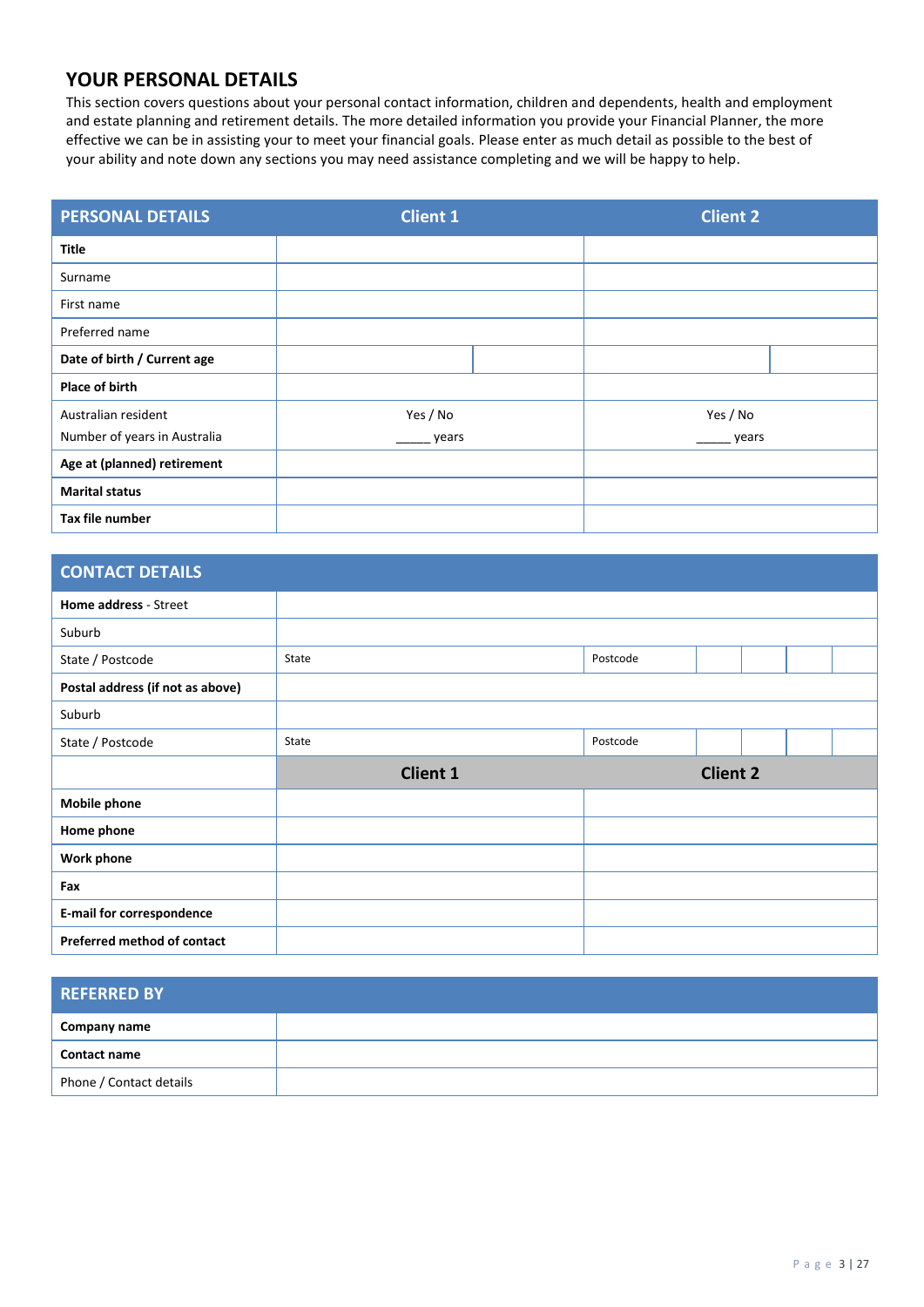#### **This section is not applicable**

### **Client/s chosen not to complete this section**

| <b>CHILDREN &amp; DEPENDENTS</b> |                                    |                  |                                 |                     |                     |
|----------------------------------|------------------------------------|------------------|---------------------------------|---------------------|---------------------|
| Name                             | <b>Relationship to</b><br>client/s | D.O.B.           | <b>Financially</b><br>dependent | Dependent<br>to age | <b>Future needs</b> |
|                                  |                                    | $\prime$ /       | Yes / No                        |                     |                     |
|                                  |                                    | $\left  \right $ | Yes / No                        |                     |                     |
|                                  |                                    | $\frac{1}{2}$    | Yes / No                        |                     |                     |
|                                  |                                    | 1 <sup>1</sup>   | Yes / No                        |                     |                     |
|                                  |                                    | $\frac{1}{2}$    | Yes / No                        |                     |                     |
| Notes:                           |                                    |                  |                                 |                     |                     |

**This section is not applicable**

### **Client/s chosen not to complete this section**

| <b>EMPLOYMENT</b>               | <b>Client 1</b>                                 | <b>Client 2</b>                                 |
|---------------------------------|-------------------------------------------------|-------------------------------------------------|
| <b>Occupation</b>               |                                                 |                                                 |
| Work status                     | Employed / Self-employed / Retired / Unemployed | Employed / Self-employed / Retired / Unemployed |
| <b>Employer</b>                 |                                                 |                                                 |
| Job title                       |                                                 |                                                 |
| Hours worked per week           |                                                 |                                                 |
| Date started current employment |                                                 |                                                 |
| Date of next salary review      |                                                 |                                                 |
| <b>Employer contacts</b>        |                                                 |                                                 |
| Address                         |                                                 |                                                 |
|                                 |                                                 |                                                 |
| Phone                           |                                                 |                                                 |
| Type/s of structures used       | Trust / Company / SMSF / Other (please specify) | Trust / Company / SMSF / Other (please specify) |
| Notes:                          |                                                 |                                                 |
|                                 |                                                 |                                                 |

**This section is not applicable**

| <b>HEALTH {RISKS}</b>                                                                       | <b>Client 1</b>                       | <b>Client 2</b>                       |
|---------------------------------------------------------------------------------------------|---------------------------------------|---------------------------------------|
| <b>Smoker status</b>                                                                        | Yes / No / Quit in previous 12 months | Yes / No / Quit in previous 12 months |
| Private health insurance                                                                    | Yes / No                              | Yes / No                              |
| <b>General health status</b>                                                                | Excellent / Good / Average / Poor     | Excellent / Good / Average / Poor     |
| Detail any health issues                                                                    |                                       |                                       |
| Have you ever been rejected /<br>refused an insurance application?<br>If yes, please detail | Yes / No                              | Yes / No                              |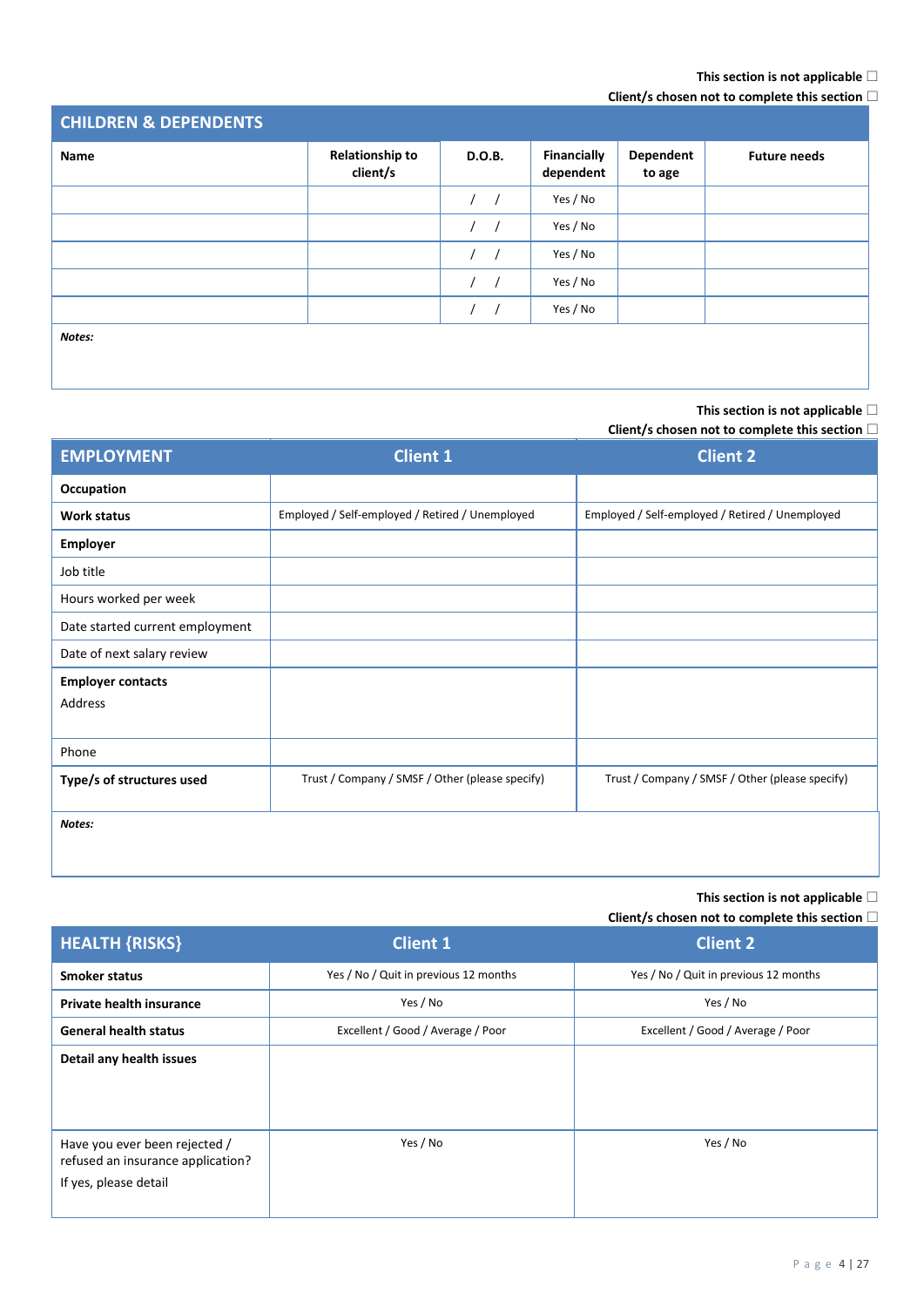## **THE ADVICE SCOPE: YOUR PERSONAL GOALS / OBJECTIVES**

Financial planning is all about knowing what you need, developing strategies that are appropriate to you and then doing something about it and this will guarantee that you will increase the chances of making a financial difference. Therefore, it is important for us to understand what you are trying to achieve and what is important to you. This section asks details about your financial and lifestyle goals. In answering, please try to be as specific as possible as this will help us to develop a solution tailored to meet your specific needs.

In addition to understanding your goals, your financial adviser will also work with you to complete your Risk Profile, and attach this document to the Fact Find.

| <b>SCOPE OF ADVICE</b>                                                                                                                     |        |
|--------------------------------------------------------------------------------------------------------------------------------------------|--------|
| What you told us / Why you came to see us                                                                                                  |        |
| This is where we hear the 'client voice'<br>ш<br>What are the clients concerns, goals, motivations & reasons for advice in their own words |        |
| What we have identified                                                                                                                    |        |
|                                                                                                                                            |        |
| <b>Agreed Scope of this advice</b>                                                                                                         |        |
| Superannuation                                                                                                                             | $\Box$ |
| ш<br>Full Review (Platform; Investments; Product Fees; Product Preferences; Contributions; Beneficiaries)                                  | $\Box$ |
| Platform and Investment Portfolio Review (New or Existing; Product Fees; Product Preferences)<br>ш                                         | □      |
| ш<br>Investment Portfolio Review (Investments; Fees; Product Preferences)                                                                  | $\Box$ |
| Contributions (Concessional; Non-Concessional)<br>ш                                                                                        | $\Box$ |
| Defined Benefit Accounts (Accumulation)<br>ш                                                                                               | □      |
| ш<br>First Homeowners Scheme (Contributions; Withdrawal)                                                                                   | Ц      |
| ш<br>Beneficiary Death Nominations (BDN's)                                                                                                 | $\Box$ |
| ш<br><b>Insurance Premium Funding</b>                                                                                                      | $\Box$ |
| Other (please specify)<br>ш                                                                                                                | $\Box$ |
| Adviser Notes: This is an opportunity to list the client's product or investment preferences.                                              |        |

*This can help demonstrate best interest when moving from one product to another.*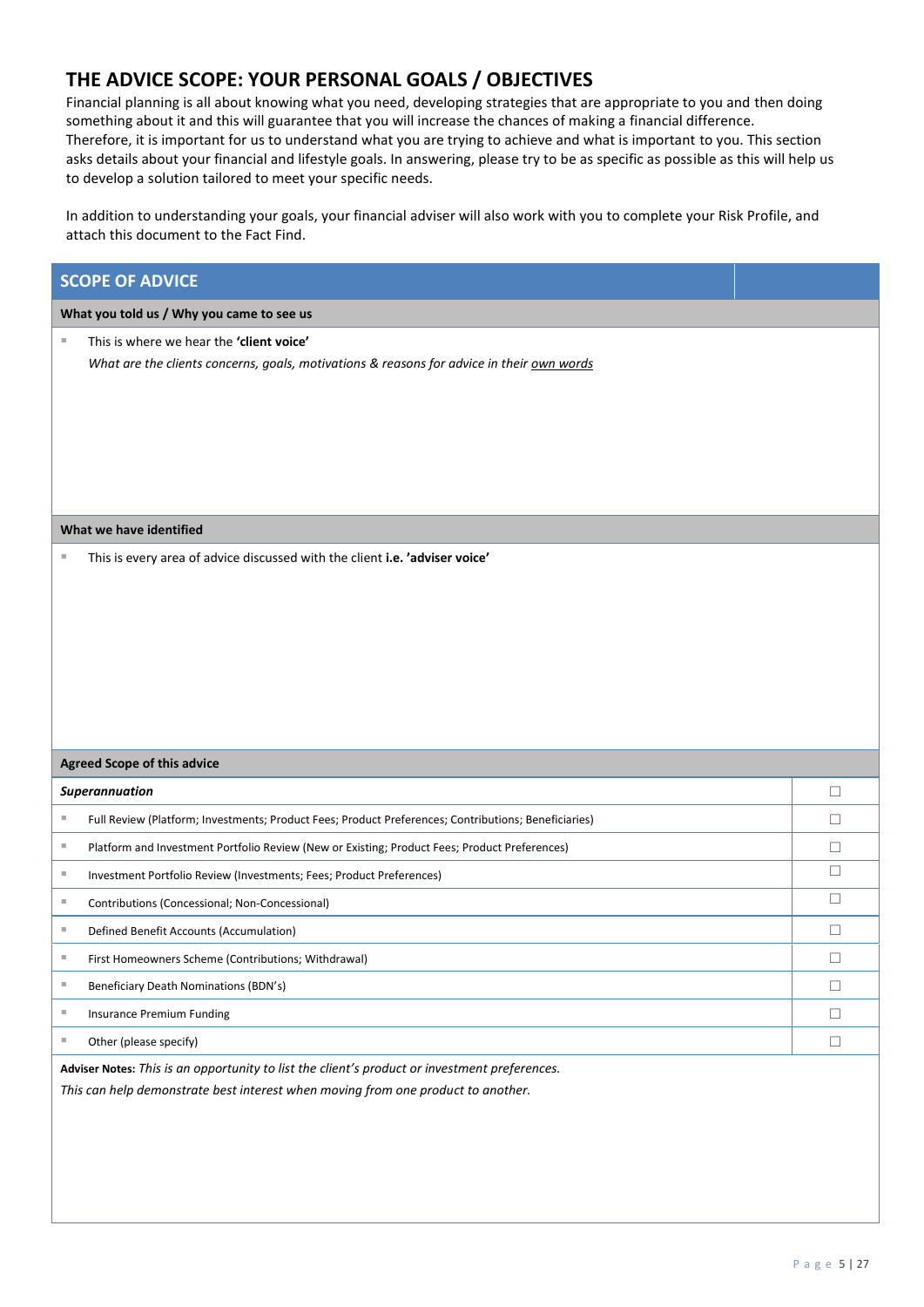|          | <b>Personal Insurance</b>                                                                                                                                                                  | $\Box$ |  |  |
|----------|--------------------------------------------------------------------------------------------------------------------------------------------------------------------------------------------|--------|--|--|
| ш        | Full review (Needs analysis; Product Review; Benefit Amounts; Policy Comparison)                                                                                                           | П      |  |  |
| ٠        | Life Cover                                                                                                                                                                                 | $\Box$ |  |  |
| ш        | Total & Permanent Disability (TPD) Cover                                                                                                                                                   | □      |  |  |
| ×.       | Trauma / Critical Illness Cover / Children's Cover                                                                                                                                         | $\Box$ |  |  |
| $\equiv$ | Income Protection / Salary Continuance Cover                                                                                                                                               | □      |  |  |
| ×.       | Business Insurance (Keyperson; Business Succession)                                                                                                                                        | $\Box$ |  |  |
| ш        | Structure/Ownership                                                                                                                                                                        | □      |  |  |
| ×.       | Premium Funding (Cashflow; Super)                                                                                                                                                          | П      |  |  |
| ш        | Other (please specify)                                                                                                                                                                     | П      |  |  |
|          | Adviser Notes: This is an opportunity to list the client's product or policy features and preferences.<br>This can help demonstrate best interest when moving from one product to another. |        |  |  |
|          | <b>Budgeting and Cashflow Management</b>                                                                                                                                                   | $\Box$ |  |  |
| ш        | Develop a Budget                                                                                                                                                                           | П      |  |  |
| ×.       | <b>Surplus Cashflow Management</b>                                                                                                                                                         | □      |  |  |
| ш        | Establish / Maintain a Cash Reserve                                                                                                                                                        | П      |  |  |
| ш        | Insurance Premium Funding                                                                                                                                                                  | □      |  |  |
| ш        | Salary Packaging                                                                                                                                                                           | П      |  |  |
| ш        | Other (please specify)                                                                                                                                                                     | $\Box$ |  |  |
|          | <b>Adviser Notes:</b>                                                                                                                                                                      |        |  |  |
|          | <b>Investment</b>                                                                                                                                                                          | $\Box$ |  |  |
| ш        | Platform and Investment Portfolio Review (New or Existing)                                                                                                                                 | $\Box$ |  |  |
| ٠        | Investment Portfolio Review (only)                                                                                                                                                         | □      |  |  |
| ٠        | Lump-sum investment (e.g., Sale Proceeds; Redundancy; Inheritance)                                                                                                                         | $\Box$ |  |  |
| ٠        | Taxation Implications (e.g., CGT; Dividends; Franking Credits)                                                                                                                             | $\Box$ |  |  |
| ٠        | Regular Savings Plan                                                                                                                                                                       | $\Box$ |  |  |
| ٠        | Other (please specify)                                                                                                                                                                     | $\Box$ |  |  |
|          | Adviser Notes: This is an opportunity to list the client's product or investment preferences.<br>This can help demonstrate best interest when moving from one product to another.          |        |  |  |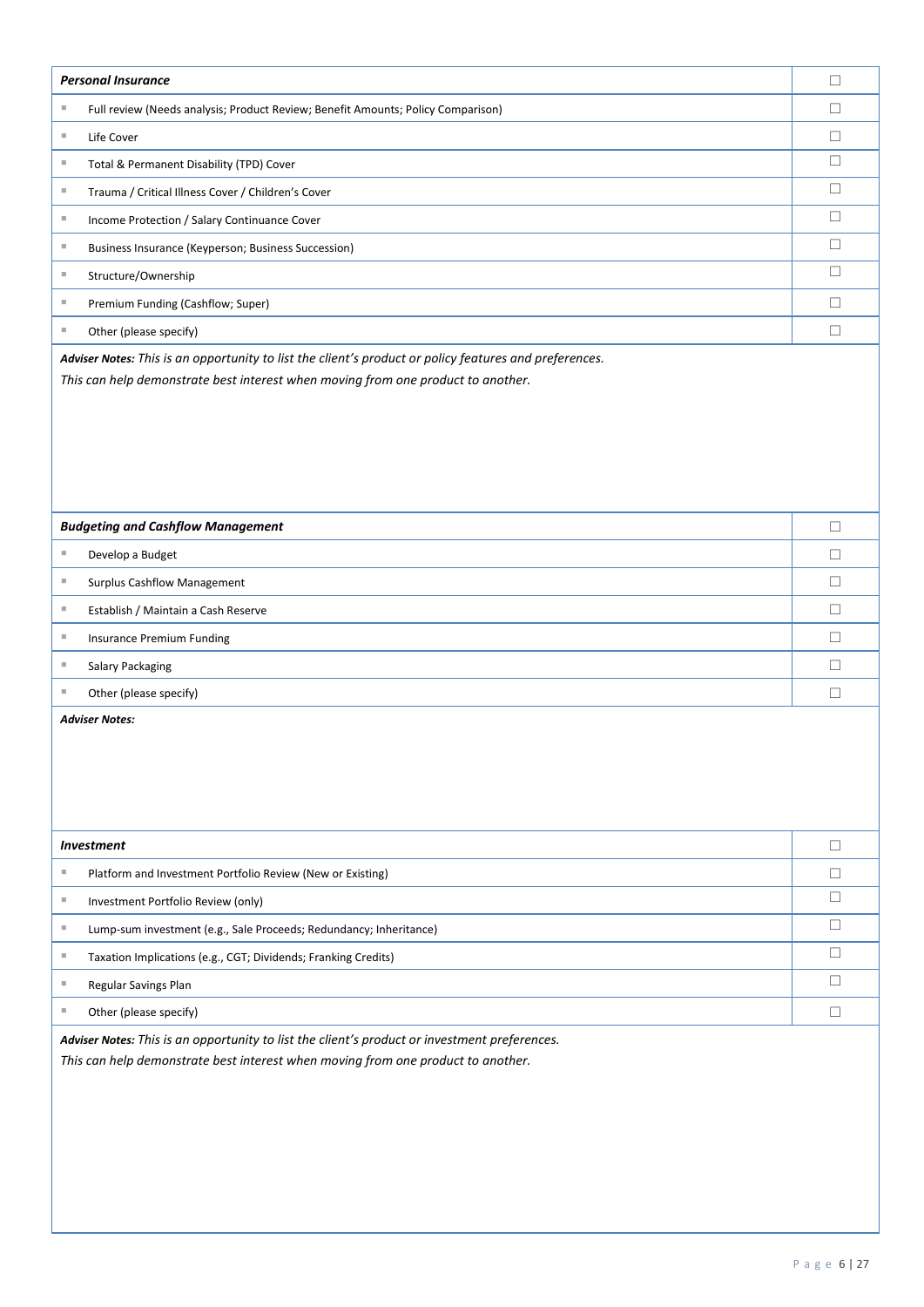|    | <b>Gearing and Debt Management</b>                                                                                                                                                | □      |
|----|-----------------------------------------------------------------------------------------------------------------------------------------------------------------------------------|--------|
| ш  | Borrowing to Invest (Margin Loans; Instalment Gearing; Investment Property)                                                                                                       | □      |
| ш  | Debt Management (Clear your debt; Increase / Maintain / Reduce Loan Repayments)                                                                                                   | □      |
| ш  | Refinance / Restructure your loans (Non-Deductible; Deductible)                                                                                                                   | □      |
| ш  | Review your Offset / Redraw Facility / Loan Accounts / Line of Credits                                                                                                            | $\Box$ |
| ш  | <b>Reverse Mortgages</b>                                                                                                                                                          | $\Box$ |
| ш  | Other (please specify)                                                                                                                                                            | $\Box$ |
|    | <b>Adviser Notes:</b>                                                                                                                                                             |        |
|    | <b>Retirement Planning / Pension</b>                                                                                                                                              | $\Box$ |
| ш  | Transition to retirement (Platform and Investment Portfolio Review; Pension Payments; Modelling)                                                                                  | □      |
| ×. | Retirement Analysis - Determine income requirements and balance limitations (Transfer Balance Caps; Transfer Balance Accounts)                                                    | $\Box$ |
| ш  | Income Stream - Establish New / Review Existing (Platform and Investment Portfolio Review; Pension Payments; Modelling)                                                           | □      |
| ш  | Annuities / Capital Protected Products (Fixed term; Lifetime; Other)                                                                                                              | $\Box$ |
| ш  | Defined Benefit Pensions / DVA Pensions                                                                                                                                           | $\Box$ |
| ш  | Lump Sum Withdrawals                                                                                                                                                              | □      |
| ш  | Binding Death Nomination (BDN) / Reversionary Beneficiary Nomination                                                                                                              | □      |
| ш  | Other (please specify)                                                                                                                                                            | $\Box$ |
|    | Adviser Notes: This is an opportunity to list the client's product or investment preferences.<br>This can help demonstrate best interest when moving from one product to another. |        |
|    | <b>Centrelink</b>                                                                                                                                                                 |        |
| ш  | Aged Pension (Eligibility; Income / Asset Test Assessment; Maximising Entitlements; Health Care Card; Gifting)                                                                    |        |
| ×. | Granny Flat Interests; Lifestyle Village / Home Considerations; Pension Loan Scheme                                                                                               |        |
|    | Assistance with Centrelink Payments / Centrelink Benefit Assessment (Disability Support / Carers / DVA Pension; Job Seeker / Keeper;                                              |        |
| ×. | Youth Allowance; Parenting Payment, Child Support, Family Tax Benefit; Other)                                                                                                     |        |
| ш  | Other (please specify)                                                                                                                                                            |        |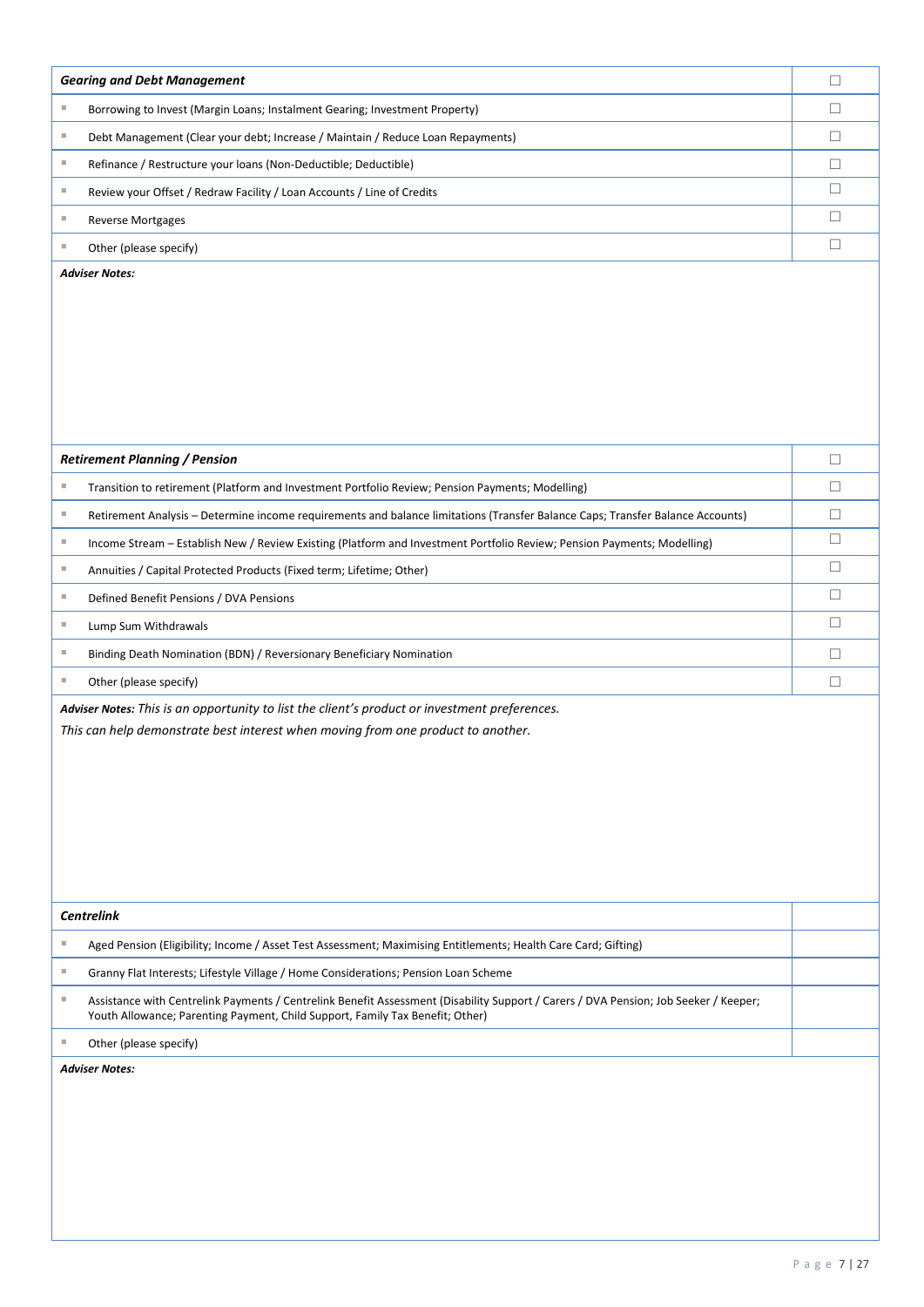|   | <b>Entity Structures</b>                                                                                                          | $\Box$ |
|---|-----------------------------------------------------------------------------------------------------------------------------------|--------|
| ш | Company                                                                                                                           | $\Box$ |
| ш | Trust                                                                                                                             | $\Box$ |
| ш | Partnership                                                                                                                       | $\Box$ |
| Ш | Self-Managed Superannuation (refer to below section)                                                                              |        |
|   | <b>Adviser Notes:</b>                                                                                                             |        |
|   |                                                                                                                                   |        |
|   |                                                                                                                                   |        |
|   |                                                                                                                                   |        |
|   |                                                                                                                                   |        |
|   | Self-Managed Superannuation Funds (Also complete SMSF Supplement on pages 15-19)                                                  | $\Box$ |
| ш | Full Review (Platform; Investments; Contributions; Beneficiaries)                                                                 | $\Box$ |
| ш | Platform and Investment Portfolio Review (Existing or New investments; Asset Allocation; Investment Strategy)                     | $\Box$ |
| ш | Investment Portfolio Review (only)                                                                                                | $\Box$ |
| ш | Commence a Self-Managed Superannuation Fund (How to set up; initial / ongoing costs; Trustee Responsibilities; Trust Deed; Other) | $\Box$ |
| ш | Determine Trustee Structure (Corporate; Individual)                                                                               | $\Box$ |
| ш | Appoint an SMSF Administrator                                                                                                     | $\Box$ |
| ш | Contributions (Concessional; Non-Concessional; Super Splitting)                                                                   | $\Box$ |
| ш | Insurance Considerations (Premium Funding; Ownership; Other)                                                                      | $\Box$ |
| ш | Estate Planning Considerations (Beneficiary Death Nominations; Other)                                                             | $\Box$ |
| ш | Lump Sum Withdrawals / Super Splitting                                                                                            | $\Box$ |
| ш | Commence an Account Based Pension                                                                                                 | $\Box$ |
| ш | Wind up a Self-Managed Super Fund                                                                                                 | $\Box$ |
| ш | Other (please specify)                                                                                                            | $\Box$ |
|   | Adviser Notes: This is an opportunity to list the client's product or investment preferences.                                     |        |
|   | This can help demonstrate best interest when moving from one product to another.                                                  |        |
|   |                                                                                                                                   |        |
|   |                                                                                                                                   |        |
|   |                                                                                                                                   |        |
|   |                                                                                                                                   |        |
|   |                                                                                                                                   |        |
|   |                                                                                                                                   |        |
|   | <b>Aged Care</b>                                                                                                                  | $\Box$ |
| ш | Aged Care Assessment (Partial / Full RAD, DAP or other entitlements)                                                              | $\Box$ |
| ш | <b>Centrelink Implications</b>                                                                                                    | $\Box$ |
| ш | Aged Care Rental Considerations / Home Care Assessment                                                                            | $\Box$ |
| ш | Other (please specify)                                                                                                            | $\Box$ |
|   | <b>Adviser Notes:</b>                                                                                                             |        |
|   |                                                                                                                                   |        |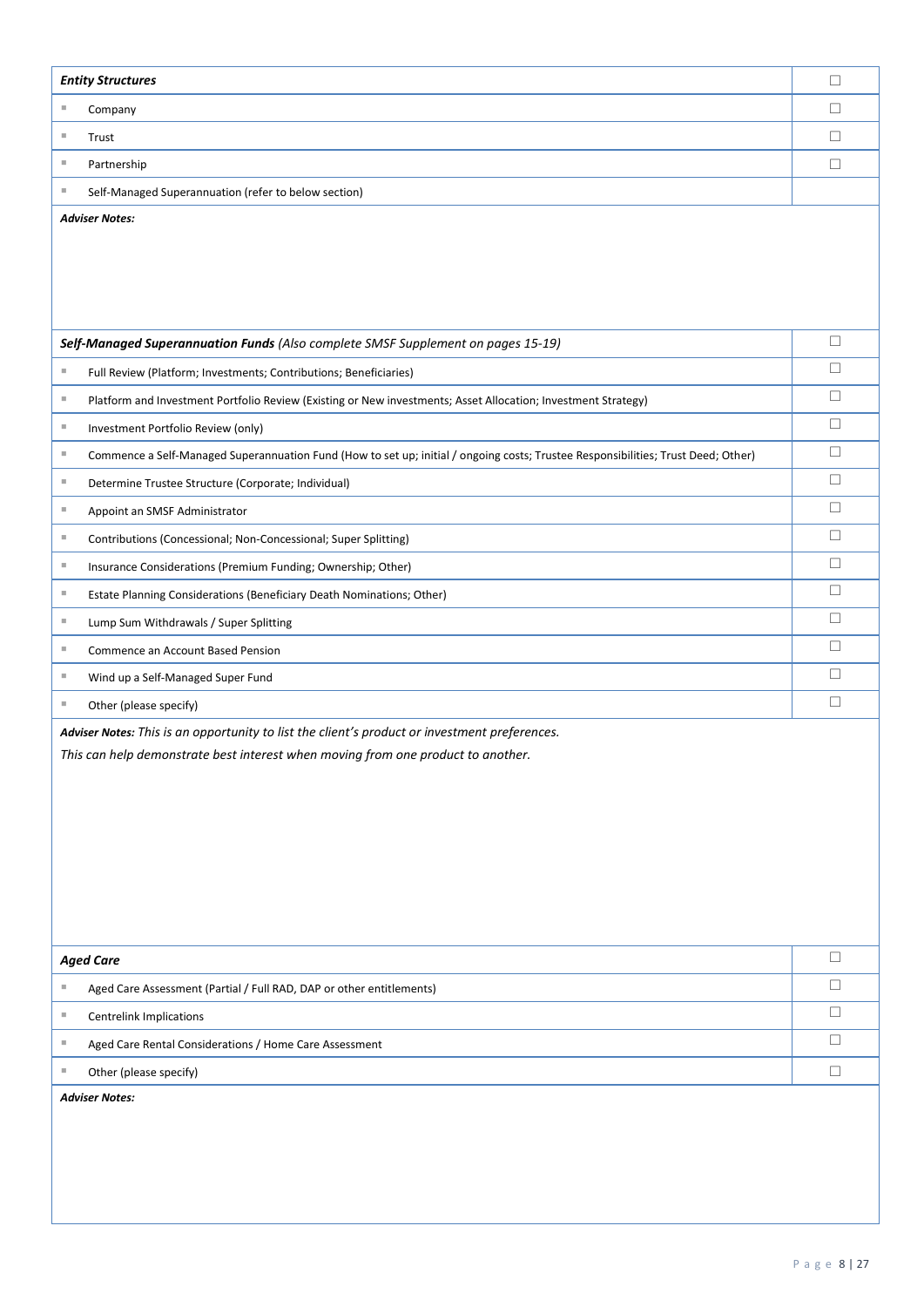| <b>Estate Planning</b>                                                                                      |  |
|-------------------------------------------------------------------------------------------------------------|--|
| Estate Planning (General Advice) – Wills, Power of Attorneys, Guardianship Orders, Testamentary Trusts      |  |
| Estate Planning (General Advice) – Binding Death Nominations (Lapsing / Non-Lapsing; Binding / Non-Binding) |  |
| Estate Planning (Personal Advice) – Binding Death Nomination (BDN) / Reversionary Beneficiary Nomination    |  |
| Referral to an Estate Planning Expert                                                                       |  |

*Adviser Notes:*

**Areas "Out of Scope" or not to be addressed in advice (and why)**

■ This is self-explanatory.

**When we may address advice areas that were identified as "Out of Scope" (i.e. deferred areas and why)**

■ i.e., "At next annual review"

**FINANCIAL OBJECTIVES (mutually agreed between client & adviser)**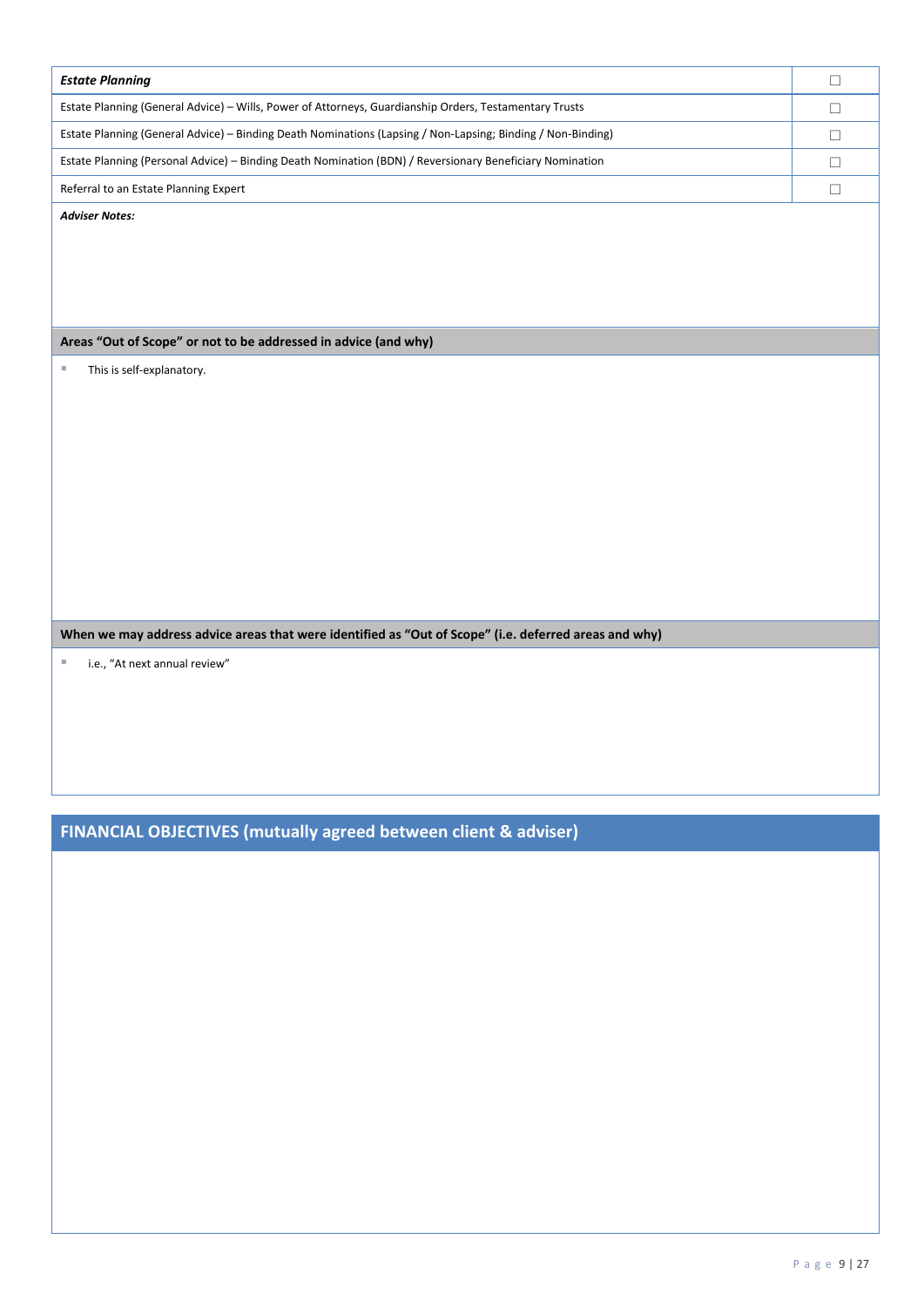## **YOUR PERSONAL CASH FLOW**

To assist in assessing your current financial position, this section asks about your annual income and expenses, and any major expected lump sum expenses, or changes in cash flow. **This section is not applicable**

| Client/s chosen not to complete this section $\square$ |                 |                 |                    |  |  |  |  |
|--------------------------------------------------------|-----------------|-----------------|--------------------|--|--|--|--|
| <b>INCOME &amp; EXPENSES</b>                           |                 |                 |                    |  |  |  |  |
| <b>INCOME</b> (annual)                                 | <b>Client 1</b> | <b>Client 2</b> | <b>JOINT/TOTAL</b> |  |  |  |  |
| Gross salary / wages (excluding super)                 | \$              | \$              | \$                 |  |  |  |  |
| <b>Commissions</b>                                     | \$              | \$              | \$                 |  |  |  |  |
| <b>Bonuses</b>                                         | \$              | \$              | \$                 |  |  |  |  |
| <b>Business income / profit</b>                        | \$              | \$              | \$                 |  |  |  |  |
| <b>Superannuation pension</b>                          | \$              | \$              | \$                 |  |  |  |  |
| <b>Annuity income</b>                                  | \$              | \$              | \$                 |  |  |  |  |
| <b>Investment income</b>                               |                 |                 |                    |  |  |  |  |
| - Interest                                             | \$              | \$              | \$                 |  |  |  |  |
| - Dividends                                            | \$              | \$              | \$                 |  |  |  |  |
| - Rent                                                 | \$              | \$              | \$                 |  |  |  |  |
| - Other (please provide details)                       | \$              | \$              | \$                 |  |  |  |  |
| <b>Other income</b>                                    |                 |                 |                    |  |  |  |  |
| - Dept. of Veterans Affairs                            | \$              | \$              | \$                 |  |  |  |  |
| - Centrelink                                           | \$              | \$              | \$                 |  |  |  |  |
| - Other (please provide details)                       | \$              | \$              | \$                 |  |  |  |  |
| <b>TOTAL INCOME</b>                                    |                 |                 | \$                 |  |  |  |  |
|                                                        |                 |                 |                    |  |  |  |  |

*Notes:*

| <b>EXPENSES (annual)</b>                               |    |    |    |  |  |
|--------------------------------------------------------|----|----|----|--|--|
| <b>Estimated income tax</b>                            | \$ | \$ | \$ |  |  |
| Long term debt (Mortgage, rent, loans)                 | \$ | \$ | \$ |  |  |
| <b>Short term debt</b> (Credit cards, loans, other)    | \$ | \$ | \$ |  |  |
| Daily living expenses (utilities, car, food etc.)      | \$ | \$ | \$ |  |  |
| <b>Insurances</b> (General, life, disability, income)  | \$ | \$ | \$ |  |  |
| Health (GP, specialists, hospital, chemist, insurance) | Ś. | \$ | \$ |  |  |
| Personal care (Clothing, hair dressing, cosmetics)     | \$ | \$ | \$ |  |  |
| Entertainment (Memberships, travel, sport, hobbies)    | Ś. | \$ | \$ |  |  |
| <b>Other</b> (pet/s, school fees etc)                  | \$ | \$ | \$ |  |  |
| <b>TOTAL EXPENSE</b>                                   | \$ | \$ | \$ |  |  |
| <b>SURPLUS / DEFICIT</b> (Income-Expense)              |    |    |    |  |  |

**OR**

**Client spends all income**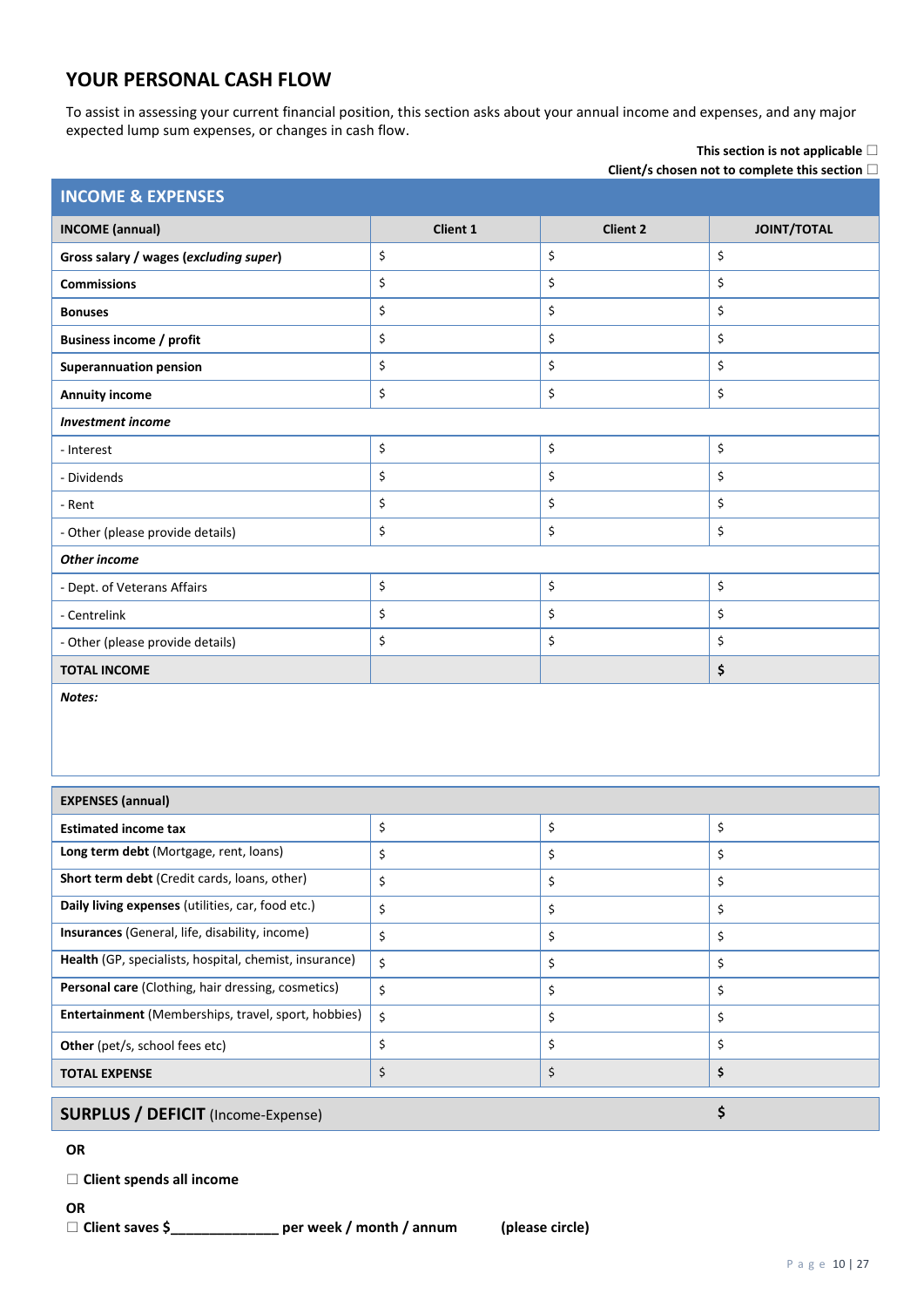**Cont'd…**

| <b>PLANNED FUTURE EXPENSES</b>                          | <b>Amount</b>    | Financial / Calendar year of expense |
|---------------------------------------------------------|------------------|--------------------------------------|
| (Next 5 years)                                          |                  |                                      |
| Holidays / Travel                                       | \$               |                                      |
| Education                                               | \$               |                                      |
| New car or upgrade                                      | \$               |                                      |
| Home improvement / renovation                           | \$               |                                      |
| Debt repayment                                          | \$               |                                      |
| Other (eg. wedding, baby)                               | \$               |                                      |
| Other                                                   | \$               |                                      |
| <b>FUTURE INCOME</b>                                    | <b>Client 1</b>  | <b>Client 2</b>                      |
| Is your income likely to change in<br>the next 5 years. | Yes / No / Maybe | Yes / No / Maybe                     |
| If Yes or Maybe, please state how                       |                  |                                      |
|                                                         |                  |                                      |
|                                                         |                  |                                      |

#### **This section is not applicable**

**Client/s chosen not to complete this section**

| <b>GOVERNMENT INCOME SUPPORT</b>                                     | <b>Client 1</b> | <b>Client 2</b> |
|----------------------------------------------------------------------|-----------------|-----------------|
| Do you currently receive Govt. benefit?<br>If yes, please detail     | Yes / No        | Yes / No        |
| If yes, what is your CRN?                                            |                 |                 |
| <b>Notes</b>                                                         |                 |                 |
| Other support (specify type)                                         | Yes / No        | Yes / No        |
| Have you gifted assets in the past 5 years?<br>If yes, please detail | Yes / No        | Yes / No        |
| Are you registered for the Commonwealth<br><b>Seniors Card?</b>      | Yes / No        | Yes / No        |

#### **Adviser Notes:**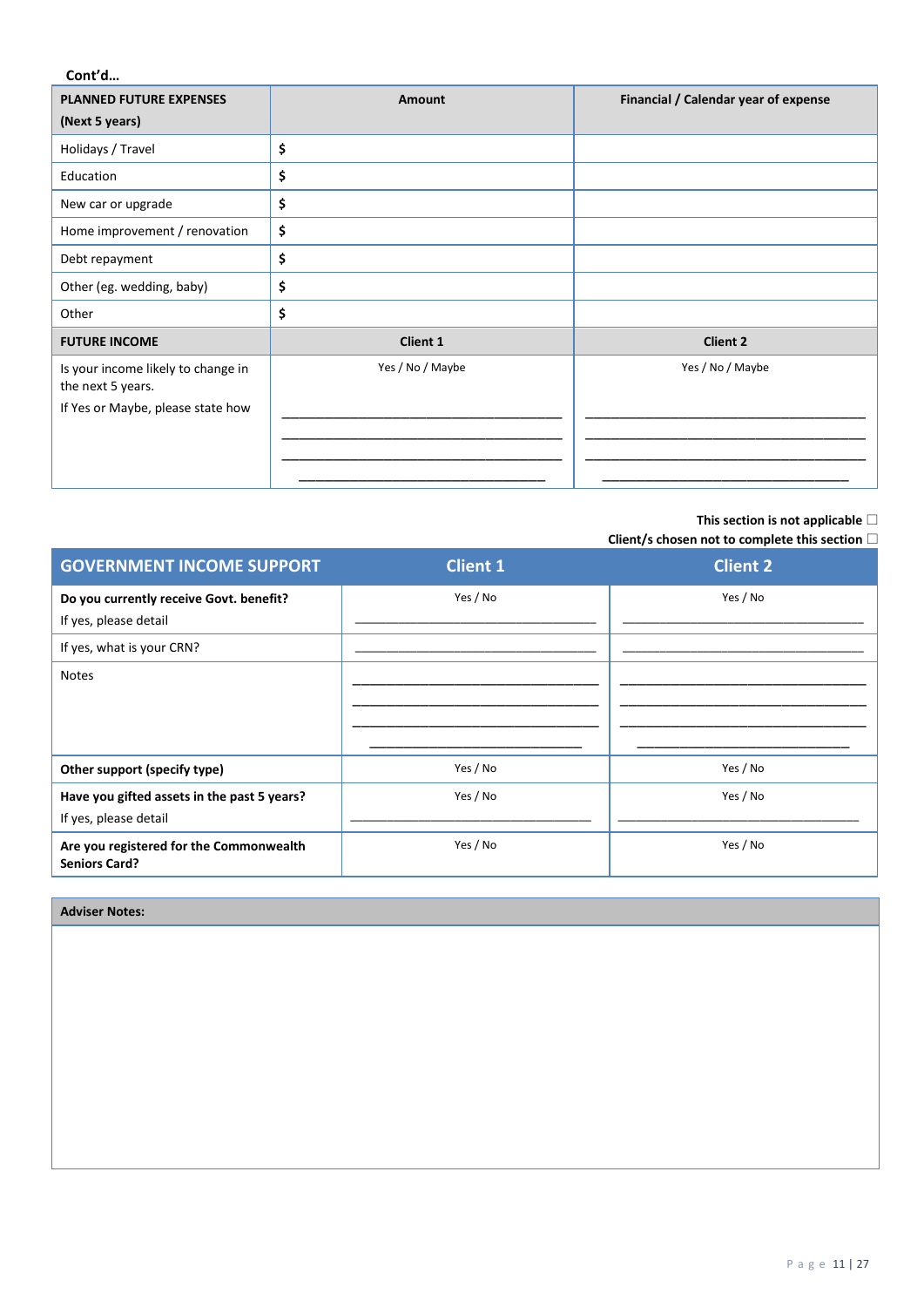## **YOUR PERSONAL ASSETS AND LIABILITIES**

This section asks about your personal and investment liabilities and asset Do not use this for SMSF or Related Entities

## **This section is not applicable**

**Client/s chosen not to complete this section**

| <b>Lifestyle assets</b>      |                      |                       |                      |                     |              |
|------------------------------|----------------------|-----------------------|----------------------|---------------------|--------------|
| <b>ITEM</b>                  | <b>Purchase Date</b> | <b>Purchase price</b> | <b>Current Value</b> | <b>Amount owing</b> | <b>OWNER</b> |
| <b>Principal residence</b>   | $\left  \right $     | \$                    | \$                   | \$                  | C1/C2/J      |
| Personal property / contents |                      | \$                    | \$                   | \$                  | C1/C2/J      |
| Motor vehicle 1              | $\frac{1}{2}$        | \$                    | \$                   | \$                  | C1/C2/J      |
| Motor vehicle 2              | $\frac{1}{2}$        | \$                    | \$                   | \$                  | C1/C2/J      |
| <b>Boat</b>                  | $\prime$ $\prime$    | \$                    | \$                   | \$                  | C1/C2/J      |
| Caravan                      | $\frac{1}{2}$        | \$                    | \$                   | \$                  | C1/C2/J      |
| <b>Collectables</b>          |                      | \$                    | \$                   | \$                  | C1/C2/J      |
| <b>Holiday home</b>          | $\frac{1}{2}$        | \$                    | \$                   | \$                  | C1/C2/J      |
| Other (specify)              | $\prime$ /           | \$                    | \$                   | \$                  | C1/C2/J      |
| <b>TOTAL</b>                 |                      |                       | \$                   | \$                  |              |

**Adviser Notes:**

**This section is not applicable**

| Financial assets (Shares / Managed funds / Term Deposits / Investment Properties) |         |                          |                                 |                           |                            |
|-----------------------------------------------------------------------------------|---------|--------------------------|---------------------------------|---------------------------|----------------------------|
| <b>Shares / Managed Fund Name</b>                                                 | Owner   | Date of<br>purchase      | <b>Tax</b><br><b>Deductable</b> | Units /<br>purchase \$    | <b>Current asset value</b> |
|                                                                                   | C1/C2/J | $\frac{1}{2}$            | Yes / No                        |                           | \$                         |
|                                                                                   | C1/C2/J | $\sqrt{2}$               | Yes / No                        |                           | \$                         |
|                                                                                   | C1/C2/J | $\sqrt{2}$               | Yes / No                        |                           | \$                         |
|                                                                                   | C1/C2/J | $\sqrt{ }$<br>$\sqrt{ }$ | Yes / No                        |                           | \$                         |
|                                                                                   | C1/C2/J | $\prime$<br>$\prime$     | Yes / No                        |                           | \$                         |
|                                                                                   | C1/C2/J | $\sqrt{2}$               | Yes / No                        |                           | \$                         |
|                                                                                   | C1/C2/J | $\frac{1}{2}$            | Yes / No                        |                           | \$                         |
|                                                                                   | C1/C2/J | $\frac{1}{2}$            | Yes / No                        |                           | \$                         |
| <b>TOTAL</b>                                                                      |         |                          |                                 |                           | \$                         |
| <b>Cash and Savings</b>                                                           | Owner   | Date of<br>purchase      | <b>Financial</b><br>Institution | <b>Linked to</b><br>debt? | <b>Current asset value</b> |
|                                                                                   | C1/C2/J | $\sqrt{2}$               |                                 |                           | \$                         |
|                                                                                   | C1/C2/J | $\left  \right $         |                                 |                           | \$                         |
|                                                                                   | C1/C2/J |                          |                                 |                           | \$                         |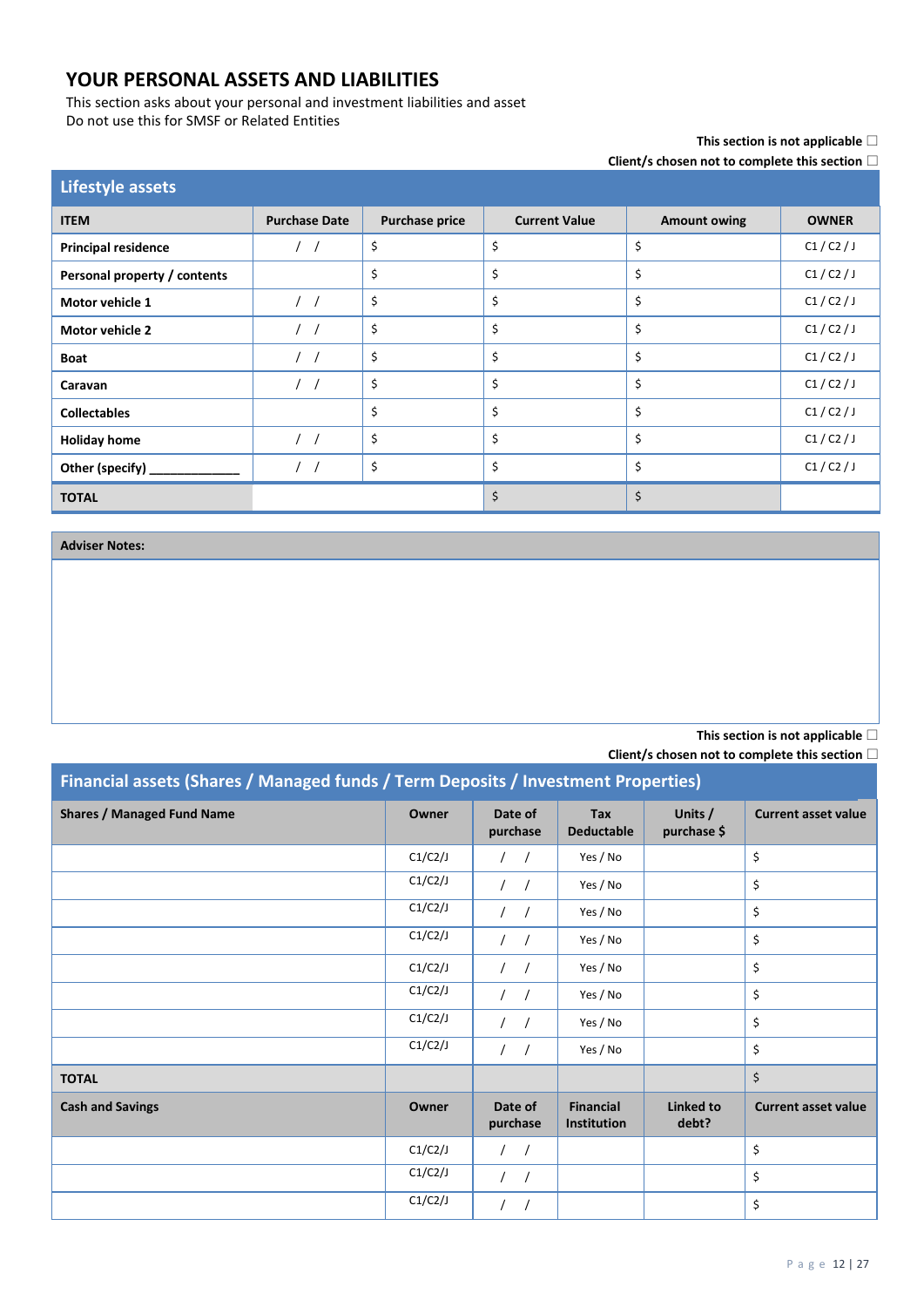| <b>TOTAL</b>               |         |                     |                                 |                      | \$                         |
|----------------------------|---------|---------------------|---------------------------------|----------------------|----------------------------|
| <b>Term Deposit</b>        | Owner   | Date of<br>purchase | <b>Financial</b><br>Institution | <b>Maturity date</b> | <b>Current asset value</b> |
|                            | C1/C2/J | $\left  \right $    |                                 |                      | \$                         |
|                            | C1/C2/J | 1/                  |                                 |                      | \$                         |
|                            | C1/C2/J | 1 <sup>1</sup>      |                                 |                      | \$                         |
| <b>TOTAL</b>               |         |                     |                                 |                      | \$                         |
| <b>Investment Property</b> | Owner   | Date of<br>purchase | Tax<br><b>Deductable</b>        | Purchase \$          | <b>Current asset value</b> |
|                            | C1/C2/J | $\frac{1}{2}$       | Yes / No                        |                      | \$                         |
|                            | C1/C2/J | $1 \quad 1$         | Yes / No                        |                      | \$                         |
|                            | C1/C2/J |                     | Yes / No                        |                      | \$                         |
| <b>TOTAL</b>               |         |                     |                                 |                      | \$                         |

**This section is not applicable**

**Client/s chosen not to complete this section**

| <b>Superannuation assets (summary)</b> |                   |             |                          |                      |              |  |  |
|----------------------------------------|-------------------|-------------|--------------------------|----------------------|--------------|--|--|
| <b>Superannuation Fund</b>             |                   | Member No.  | Tax free \$              | <b>Current Value</b> | <b>OWNER</b> |  |  |
|                                        |                   |             | \$                       | \$                   | C1/C2/J      |  |  |
|                                        |                   |             | \$                       | \$                   | C1/C2/J      |  |  |
|                                        |                   |             | \$                       | \$                   | C1/C2/J      |  |  |
|                                        |                   |             |                          |                      |              |  |  |
| <b>Retirement Income Stream</b>        | <b>Member No.</b> | Tax free \$ | Pension \$/<br>Frequency | <b>Current Value</b> | <b>OWNER</b> |  |  |
|                                        |                   | \$          | \$                       | \$                   | C1/C2/J      |  |  |
|                                        |                   | \$          | \$                       | \$                   | C1/C2/J      |  |  |
|                                        |                   | \$          | \$                       | \$                   | C1/C2/J      |  |  |
|                                        |                   | \$          | \$                       | \$                   | C1/C2/J      |  |  |
| <b>TOTAL</b>                           |                   |             | \$                       | \$                   |              |  |  |

 **Note: Do not use this for Self-Managed Super Funds – refer to SMSF Supplement on page 18**

## **This section is not applicable**

| <b>Liabilities</b>       |        |              |           |           |                                  |              |
|--------------------------|--------|--------------|-----------|-----------|----------------------------------|--------------|
| Loan type                | Lender | Loan balance | Int. Type | Int. Rate | <b>Repayments /</b><br>frequency | <b>OWNER</b> |
|                          | ⇒      |              |           | %         | \$<br>per                        | C1/C2/J      |
|                          | \$     |              |           | %         | \$<br>per                        | C1/C2/J      |
|                          | \$     |              |           | %         | \$<br>per                        | C1/C2/J      |
|                          | \$     |              |           | %         | \$<br>per                        | C1/C2/J      |
|                          | \$     |              |           | %         | \$<br>per                        | C1/C2/J      |
| <b>TOTAL LIABILITIES</b> |        | \$           |           |           | \$<br>per annum                  |              |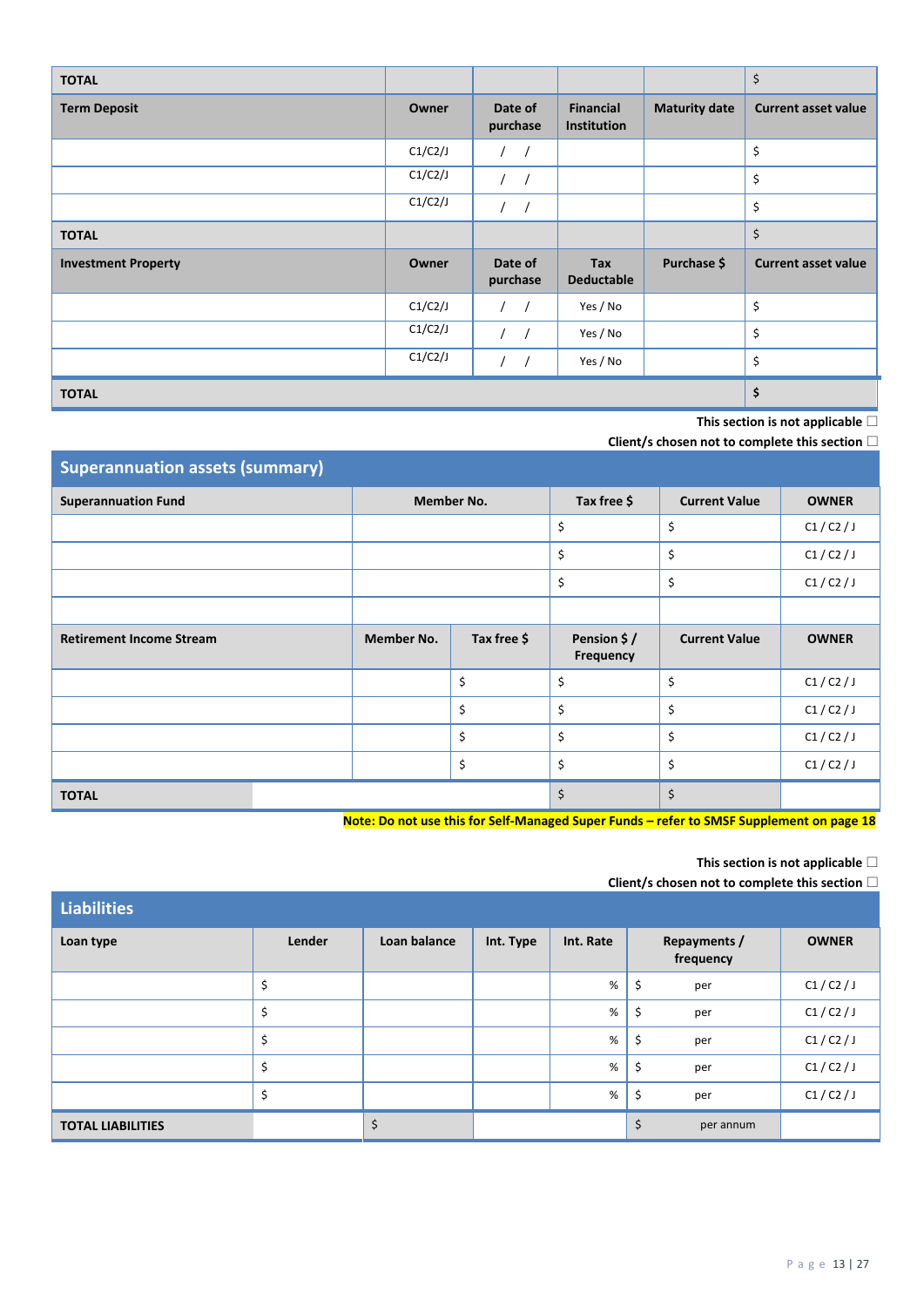| Net assets          |                          |                                                  |
|---------------------|--------------------------|--------------------------------------------------|
| <b>Total Assets</b> | <b>Total Liabilities</b> | <b>Net Asset Position (Assets - Liabilities)</b> |
|                     |                          |                                                  |

| <b>Adviser Notes:</b>    |  |
|--------------------------|--|
|                          |  |
|                          |  |
|                          |  |
|                          |  |
|                          |  |
|                          |  |
|                          |  |
|                          |  |
|                          |  |
|                          |  |
|                          |  |
|                          |  |
|                          |  |
|                          |  |
|                          |  |
|                          |  |
|                          |  |
| <b>Adviser Diagrams:</b> |  |
|                          |  |
|                          |  |
|                          |  |
|                          |  |
|                          |  |
|                          |  |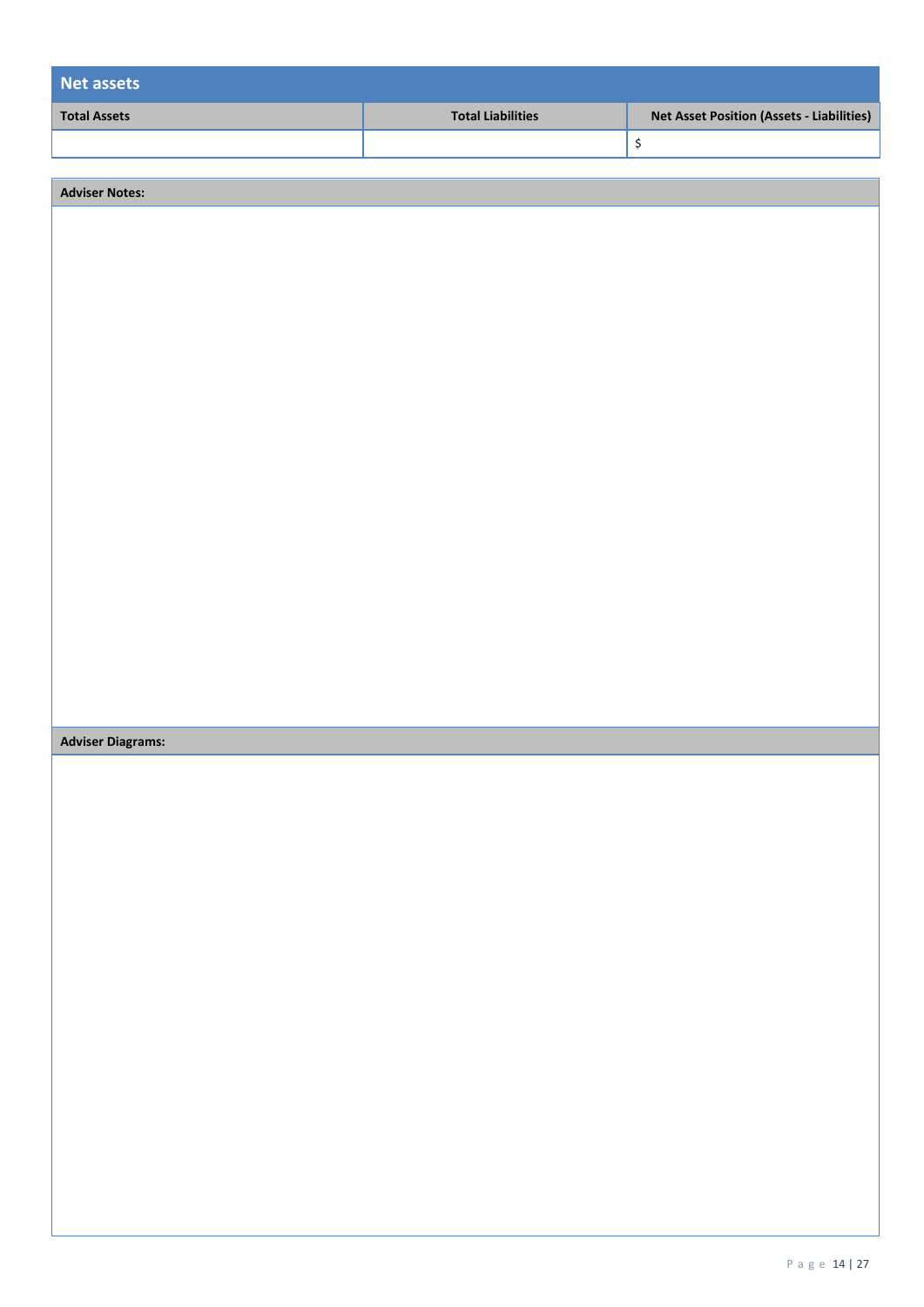## **INDIVIDUAL TRUSTEE DETAILS (SMSF / Company / Trust)**

**Please provide documentation (i.e. Trust Deed(s), Tax Returns, Statements etc)**

#### **This section is not applicable**

| <b>PERSONAL DETAILS</b>                                       | <b>Trustee 1/Director 1</b> | <b>Trustee 2/Director 2</b> |  |  |  |
|---------------------------------------------------------------|-----------------------------|-----------------------------|--|--|--|
| <b>Title</b>                                                  |                             |                             |  |  |  |
| Surname                                                       |                             |                             |  |  |  |
| First name                                                    |                             |                             |  |  |  |
| Preferred name                                                |                             |                             |  |  |  |
| Contact Information                                           |                             |                             |  |  |  |
| Date of birth / Current age                                   |                             |                             |  |  |  |
| Personal or Business Relationship to<br>(any) another Trustee |                             |                             |  |  |  |
| <b>PERSONAL DETAILS</b>                                       | <b>Trustee 3/Director 3</b> | <b>Trustee 4/Director 4</b> |  |  |  |
| Title                                                         |                             |                             |  |  |  |
| Surname                                                       |                             |                             |  |  |  |
| First name                                                    |                             |                             |  |  |  |
| Preferred name                                                |                             |                             |  |  |  |
| Contact Information                                           |                             |                             |  |  |  |
| Date of birth / Current age                                   |                             |                             |  |  |  |
| Personal or Business Relationship to<br>(any) another Trustee |                             |                             |  |  |  |
| <b>PERSONAL DETAILS</b>                                       | <b>Non-Member Director</b>  | <b>Alternate Director</b>   |  |  |  |
| Title                                                         |                             |                             |  |  |  |
| Surname                                                       |                             |                             |  |  |  |
| First name                                                    |                             |                             |  |  |  |
| Preferred name                                                |                             |                             |  |  |  |
| Contact Information                                           |                             |                             |  |  |  |
| Date of birth / Current age                                   |                             |                             |  |  |  |
| Personal or Business Relationship to<br>(any) another Trustee |                             |                             |  |  |  |
| <b>Adviser Notes:</b>                                         |                             |                             |  |  |  |
|                                                               |                             |                             |  |  |  |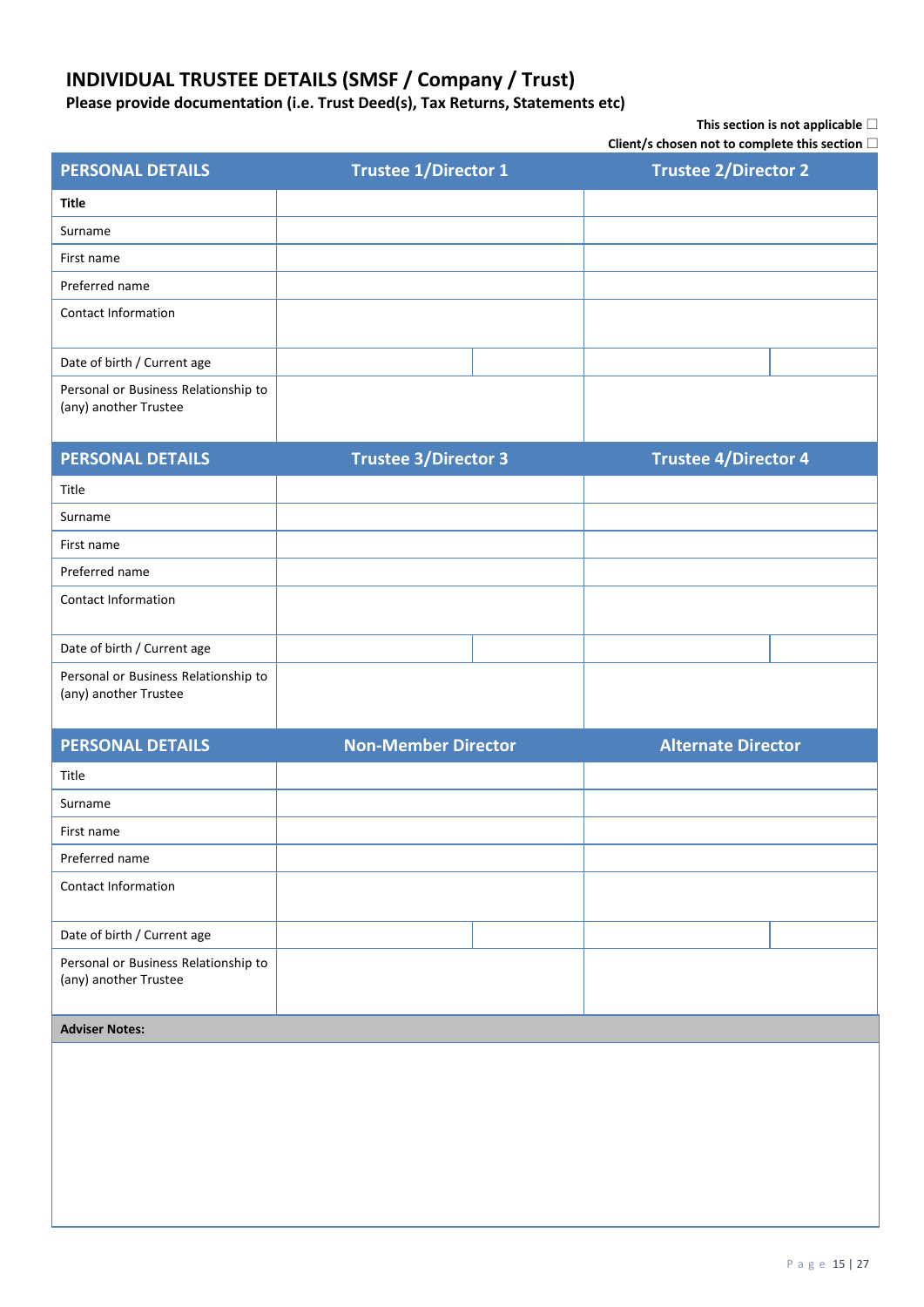## **Self-Managed Super Fund Details**

| <b>KEY FUND INFORMATION</b>                      |                     |           |                 |                      |                     |                      |         |                        |  |
|--------------------------------------------------|---------------------|-----------|-----------------|----------------------|---------------------|----------------------|---------|------------------------|--|
| Fund Name                                        |                     |           |                 |                      |                     |                      |         |                        |  |
| ABN                                              |                     |           |                 |                      | Tax File Number     |                      |         |                        |  |
| Date of SMSF Registration                        |                     |           |                 |                      | Registered for GST  |                      | Yes $/$ | No                     |  |
| <b>CORPORATE TRUSTEE DETAILS</b>                 |                     |           |                 |                      |                     |                      |         |                        |  |
| Company Name                                     |                     |           |                 |                      |                     |                      |         |                        |  |
| ABN                                              |                     |           |                 |                      | Tax File Number     |                      |         |                        |  |
| Company Secretary                                |                     |           |                 |                      |                     |                      |         |                        |  |
| <b>Registered Address</b>                        |                     |           |                 |                      |                     |                      |         |                        |  |
| <b>SECURITY / HOLDING TRUST DETAILS</b>          |                     |           |                 |                      |                     |                      |         |                        |  |
| Company Name                                     |                     |           |                 |                      |                     |                      |         |                        |  |
| <b>ACN</b>                                       |                     |           |                 |                      |                     |                      |         |                        |  |
| <b>Registered Address</b>                        |                     |           |                 |                      |                     |                      |         |                        |  |
| Directors                                        |                     |           |                 |                      |                     |                      |         |                        |  |
|                                                  |                     |           |                 |                      |                     |                      |         |                        |  |
| <b>Trust Name</b>                                |                     |           |                 |                      |                     |                      |         |                        |  |
| <b>Other Key Information:</b>                    |                     |           |                 |                      |                     |                      |         |                        |  |
|                                                  |                     |           |                 |                      |                     |                      |         |                        |  |
|                                                  |                     |           |                 |                      |                     |                      |         |                        |  |
|                                                  |                     |           |                 |                      |                     |                      |         |                        |  |
|                                                  |                     |           |                 |                      |                     |                      |         |                        |  |
| <b>Limited Recourse Borrowing Arrangement(s)</b> |                     |           |                 |                      |                     |                      |         |                        |  |
| Name of                                          | <b>Current Loan</b> | Int. Type | <b>Interest</b> |                      | <b>Repayments /</b> | <b>Start Date of</b> |         | <b>Linked Security</b> |  |
| Lender                                           | balance             | (P&I/1)   | Rate            |                      | trequency           | Loan / Refinance     |         |                        |  |
|                                                  |                     |           | $\%$            | $\boldsymbol{\zeta}$ | per                 |                      |         |                        |  |
|                                                  |                     |           | $\%$            | \$                   | per                 |                      |         |                        |  |
| <b>Adviser Notes:</b>                            |                     |           |                 |                      |                     |                      |         |                        |  |
|                                                  |                     |           |                 |                      |                     |                      |         |                        |  |
|                                                  |                     |           |                 |                      |                     |                      |         |                        |  |
|                                                  |                     |           |                 |                      |                     |                      |         |                        |  |
|                                                  |                     |           |                 |                      |                     |                      |         |                        |  |

## **Estate Planning Considerations**

**Adviser Notes:**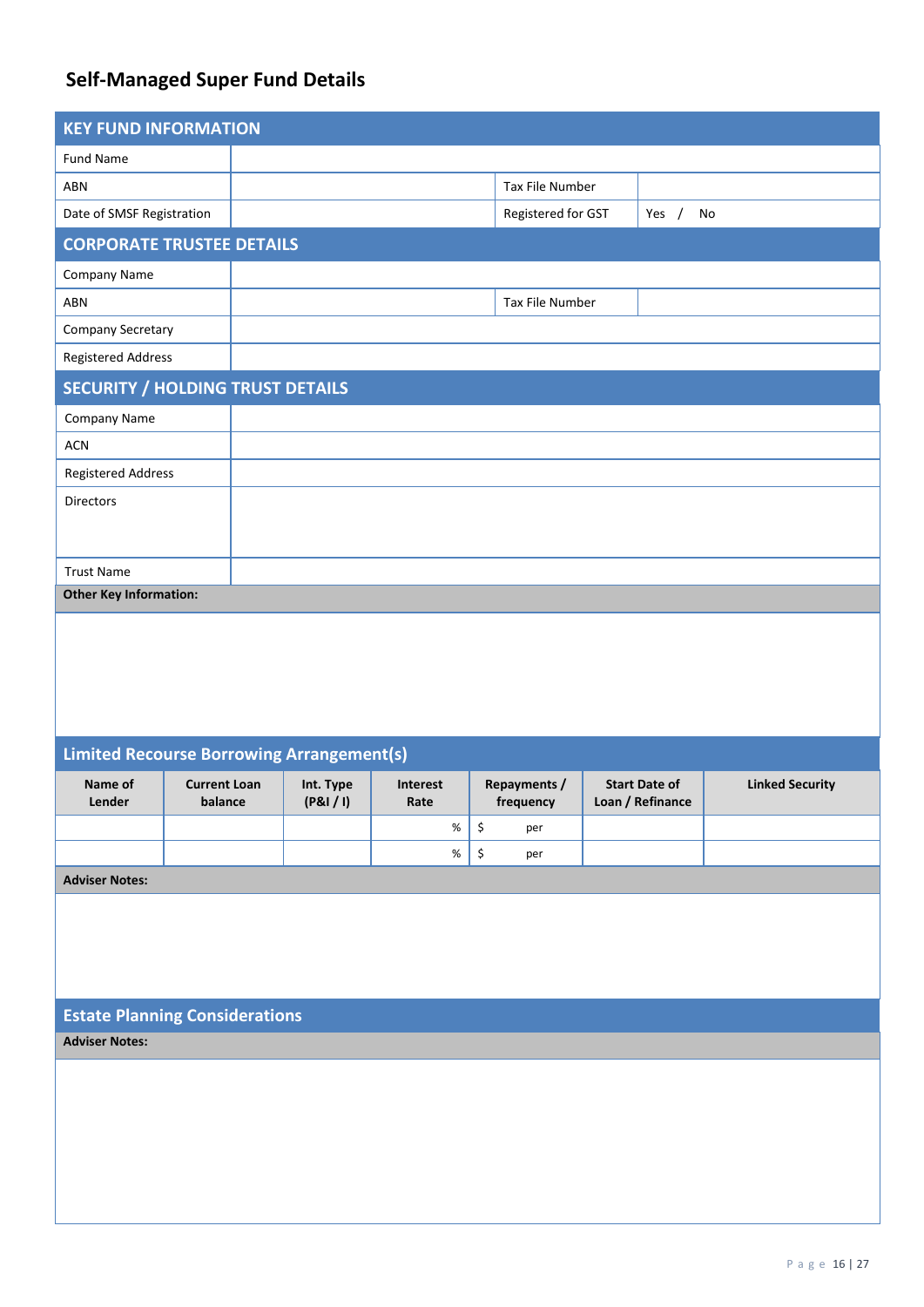| <b>Trustee / Directors Requirements</b>                    |  |
|------------------------------------------------------------|--|
| <b>Scope of Advice</b>                                     |  |
| What you told us/Why you came to see us ('client voice')   |  |
|                                                            |  |
|                                                            |  |
|                                                            |  |
|                                                            |  |
|                                                            |  |
| What we have identified to be your needs and/or objectives |  |
|                                                            |  |
|                                                            |  |
|                                                            |  |
|                                                            |  |
|                                                            |  |
| Areas not to be addressed in advice (and why)              |  |
|                                                            |  |
|                                                            |  |
|                                                            |  |
|                                                            |  |
|                                                            |  |

## **Investment Strategy Considerations**

**Adviser Notes:** *This is an opportunity to list the client's product or investment preferences. This can help demonstrate best interest when moving from one product to another.*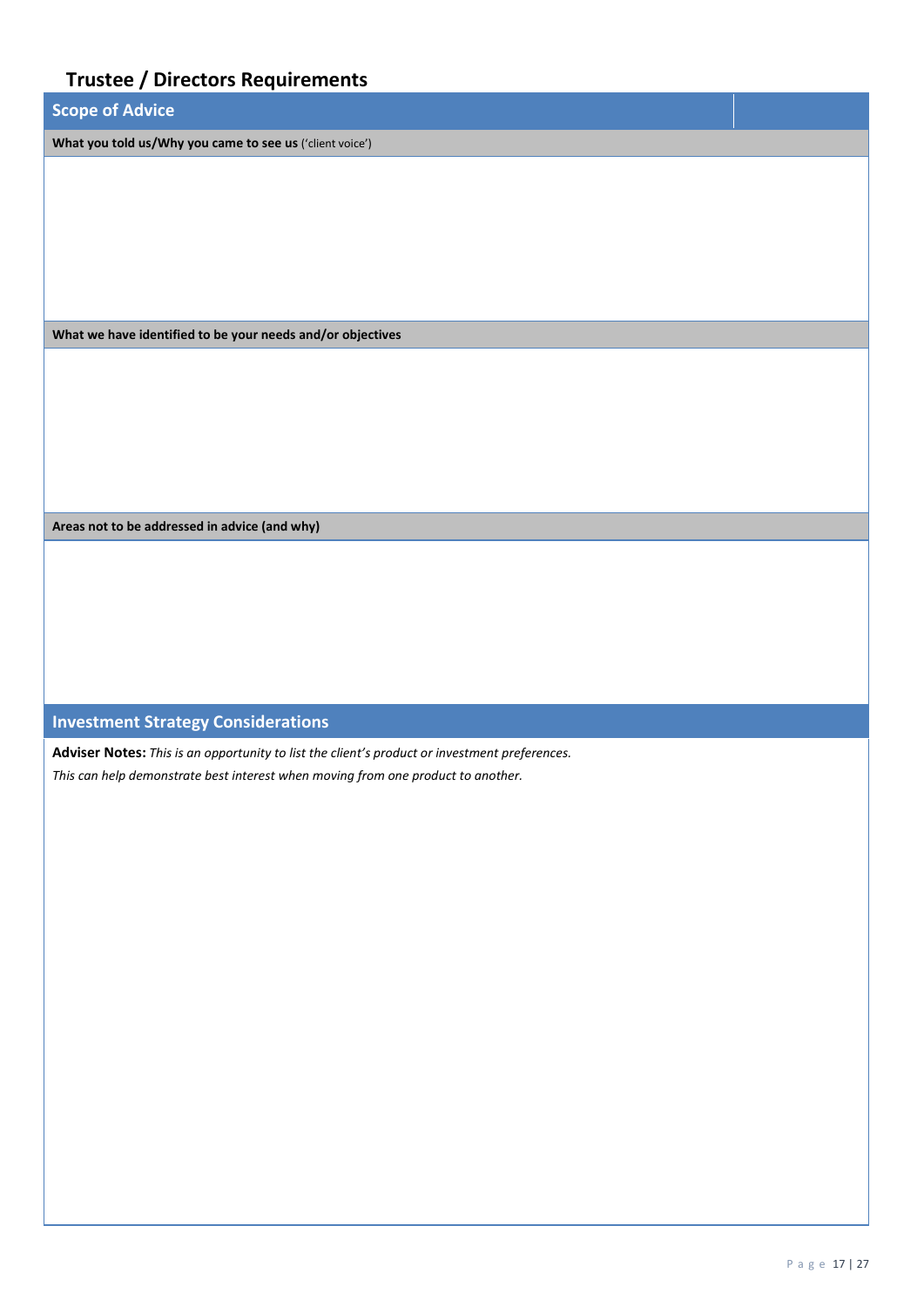## **EXISTING ASSETS (SMSF / Company / Trust)**

## **This section is not applicable**

| Financial assets (Shares / Managed funds / Term Deposits / Investment Properties) |                                                |                          |                                          |                           |                            |  |
|-----------------------------------------------------------------------------------|------------------------------------------------|--------------------------|------------------------------------------|---------------------------|----------------------------|--|
| Shares / Managed Fund / Investment Property                                       | <b>Owner (Entity /</b><br><b>Trustee Name)</b> | Date of<br>purchase      | <b>Tax</b><br><b>Deductible</b><br>(Y/N) | Units /<br>purchase \$    | <b>Current asset value</b> |  |
|                                                                                   |                                                | $\left  \right $         | Yes / No                                 |                           | \$                         |  |
|                                                                                   |                                                | 1 <sup>1</sup>           | Yes / No                                 |                           | \$                         |  |
|                                                                                   |                                                | $\sqrt{2}$<br>$\sqrt{ }$ | Yes / No                                 |                           | \$                         |  |
|                                                                                   |                                                | $\sqrt{2}$<br>$\sqrt{ }$ | Yes / No                                 |                           | \$                         |  |
|                                                                                   |                                                | 1 <sup>1</sup>           | Yes / No                                 |                           | \$                         |  |
|                                                                                   |                                                | 1 <sup>1</sup>           | Yes / No                                 |                           | \$                         |  |
|                                                                                   |                                                | $\sqrt{2}$<br>$\sqrt{ }$ | Yes / No                                 |                           | \$                         |  |
|                                                                                   |                                                | 1 <sup>1</sup>           | Yes / No                                 |                           | \$                         |  |
|                                                                                   |                                                | 1 <sup>1</sup>           | Yes / No                                 |                           | \$                         |  |
|                                                                                   |                                                | $\sqrt{2}$<br>$\sqrt{ }$ | Yes / No                                 |                           | \$                         |  |
|                                                                                   |                                                | $\frac{1}{2}$            | Yes / No                                 |                           | \$                         |  |
|                                                                                   |                                                | $\left  \right $         | Yes / No                                 |                           | \$                         |  |
| <b>TOTAL</b>                                                                      |                                                |                          |                                          |                           | \$                         |  |
| <b>Cash and Savings</b>                                                           | <b>Owner (Entity /</b><br><b>Trustee Name)</b> | Date of<br>purchase      | <b>Financial</b><br>Institution          | <b>Linked to</b><br>debt? | <b>Current asset value</b> |  |
|                                                                                   |                                                | $\frac{1}{2}$            |                                          |                           | \$                         |  |
|                                                                                   |                                                | $\frac{1}{2}$            |                                          |                           | \$                         |  |
|                                                                                   |                                                | $\frac{1}{2}$            |                                          |                           | \$                         |  |
|                                                                                   |                                                | $\frac{1}{2}$            |                                          |                           | \$                         |  |
|                                                                                   |                                                | 1/                       |                                          |                           | \$                         |  |
| <b>TOTAL</b>                                                                      |                                                |                          |                                          |                           | \$                         |  |
| SMSF Specific (other): Art, Coins, Gold etc.                                      | <b>Owner (Entity /</b><br>Trustee Name)        | Date of<br>purchase      | <b>Financial</b><br>Institution          | <b>Maturity date</b>      | <b>Current asset value</b> |  |
|                                                                                   |                                                | $\frac{1}{2}$            |                                          |                           | \$                         |  |
|                                                                                   |                                                | 1                        |                                          |                           | \$                         |  |
|                                                                                   |                                                | 1                        |                                          |                           | \$                         |  |
| <b>TOTAL</b>                                                                      |                                                |                          |                                          |                           | \$                         |  |
| <b>GRAND TOTAL</b>                                                                | $\pmb{\mathsf{s}}$                             |                          |                                          |                           |                            |  |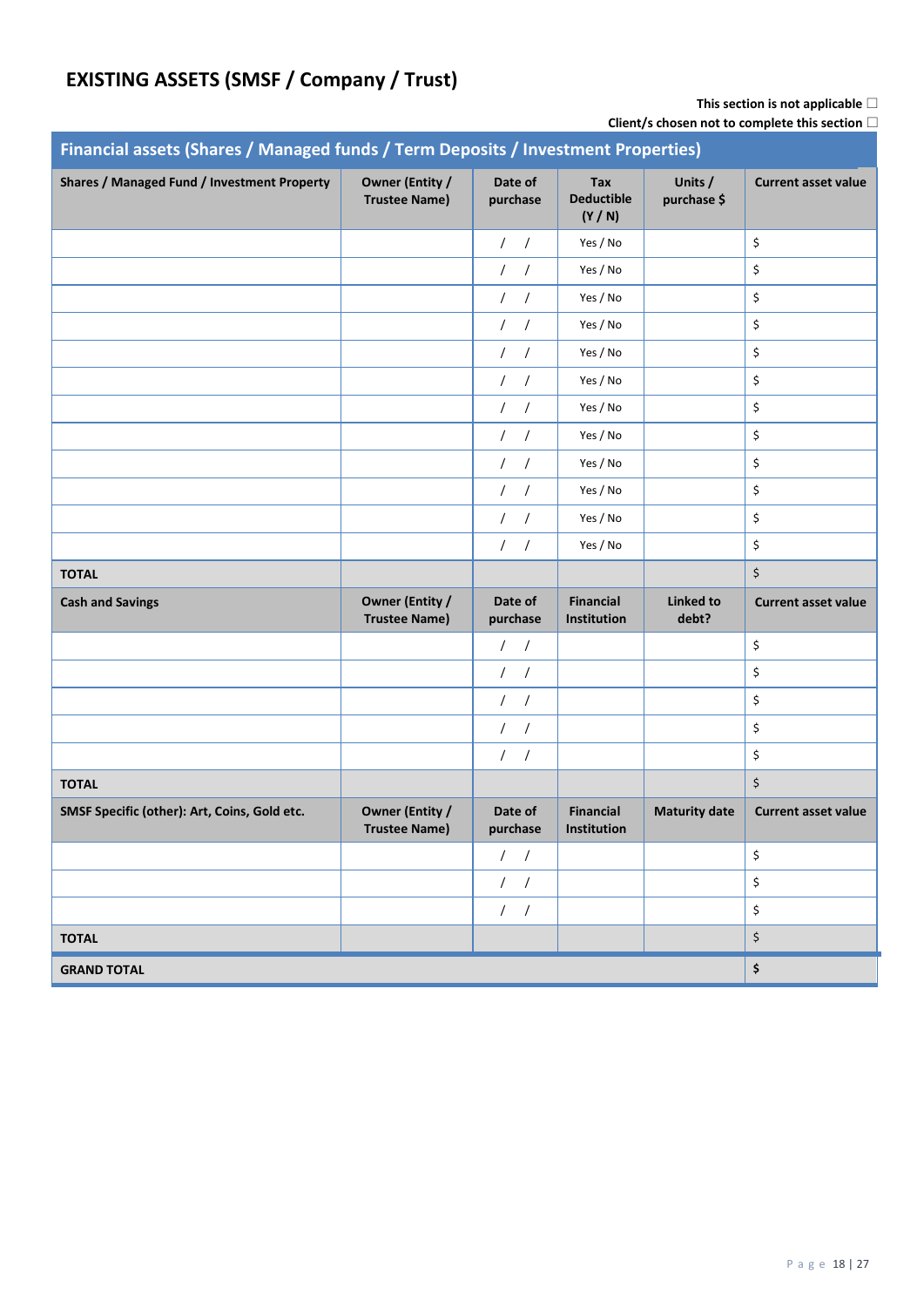## **EXISTING LIABILITIES (SMSF / Company / Trust)**

| <b>Account Name</b> | Owner (Entity /<br><b>Trustee Name)</b> | Date of<br>purchase      | Tax<br><b>Deductible</b><br>(Y/N) | <b>Linked to</b><br>LRBA?<br>(Y/N) | <b>Current asset value</b>     |
|---------------------|-----------------------------------------|--------------------------|-----------------------------------|------------------------------------|--------------------------------|
|                     |                                         | $\frac{1}{2}$            |                                   |                                    | \$                             |
|                     |                                         | $\prime$                 |                                   |                                    | \$                             |
|                     |                                         | $\left  \right $         |                                   |                                    | \$                             |
|                     |                                         | $\frac{1}{2}$            |                                   |                                    | \$                             |
|                     |                                         | $\sqrt{2}$<br>$\sqrt{2}$ |                                   |                                    | \$                             |
|                     |                                         | $\prime$                 |                                   |                                    | \$                             |
|                     |                                         | $\frac{1}{2}$            |                                   |                                    | $\boldsymbol{\zeta}$           |
|                     |                                         | $\frac{1}{2}$            |                                   |                                    | \$                             |
|                     |                                         | $\frac{1}{2}$            |                                   |                                    | \$                             |
|                     |                                         | $\left  \right $         |                                   |                                    | \$                             |
|                     |                                         | $\prime$                 |                                   |                                    | \$                             |
|                     |                                         | $\frac{1}{2}$            |                                   |                                    | \$                             |
| <b>TOTAL</b>        |                                         |                          |                                   |                                    | $\boldsymbol{\dot{\varsigma}}$ |
| <b>GRAND TOTAL</b>  |                                         |                          |                                   |                                    | \$                             |

**NET POSITION \$**

**Adviser Notes:**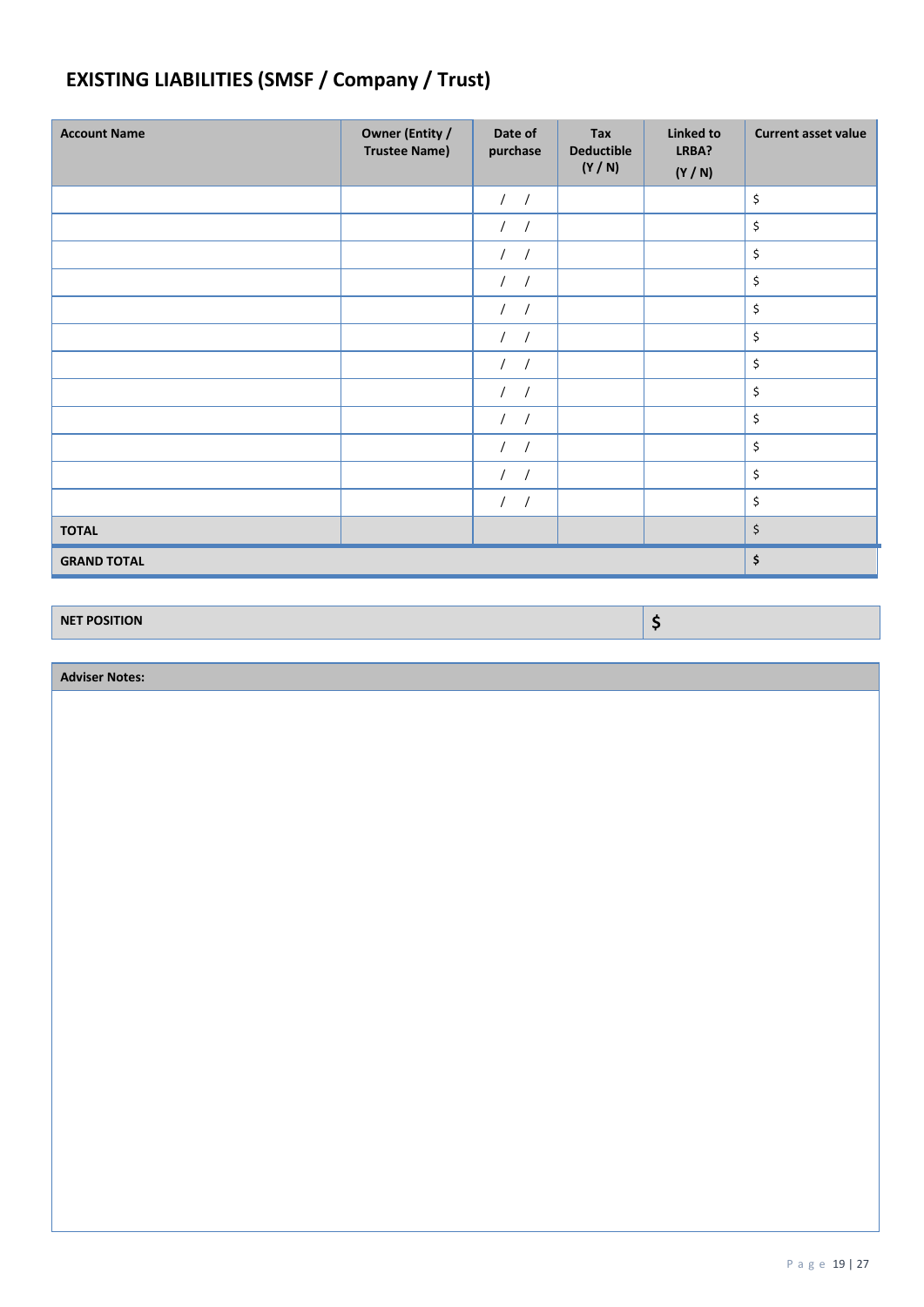## **YOUR PERSONAL SUPERANNUATION & PENSION**

This section asks about your superannuation and pension account details. Information can be located in your member/investor statement. If you are having difficulties in locating the correct information, please highlight the fields and we will be able to assist you in locating the appropriate information from your statement.

### **Please provide documentation if possible (i.e. Statements etc)**

**See statement/research form attached** 

**This section is not applicable**

| <b>SUPERANNUATION FUND/S</b>  |                                                                                                                   |                                                                                                                                  |                                                                                                                               |                                                                                                                           |  |  |
|-------------------------------|-------------------------------------------------------------------------------------------------------------------|----------------------------------------------------------------------------------------------------------------------------------|-------------------------------------------------------------------------------------------------------------------------------|---------------------------------------------------------------------------------------------------------------------------|--|--|
|                               | <b>FUND1</b>                                                                                                      | <b>FUND 2</b>                                                                                                                    | <b>FUND 3</b>                                                                                                                 | <b>FUND4</b>                                                                                                              |  |  |
| Investor / Member             | Client 1 / Client 2                                                                                               | Client 1 / Client 2                                                                                                              | Client 1 / Client 2                                                                                                           | Client 1 / Client 2                                                                                                       |  |  |
| <b>Current balance</b>        | \$                                                                                                                | \$                                                                                                                               | \$                                                                                                                            | \$                                                                                                                        |  |  |
| Product name / provider       |                                                                                                                   |                                                                                                                                  |                                                                                                                               |                                                                                                                           |  |  |
| <b>Benefit type</b>           | $\Box$ Accumulated<br>□ Def. benefit                                                                              | $\Box$ Accumulated<br>□ Defined benefit                                                                                          | $\Box$ Accumulated<br>$\Box$ Defined benefit                                                                                  | □ Accumulated<br>□ Defined benefit                                                                                        |  |  |
| <b>Member number</b>          |                                                                                                                   |                                                                                                                                  |                                                                                                                               |                                                                                                                           |  |  |
| Beneficiary / type            | $\Box$ Non-Binding<br>$\square$ Binding<br>□ Binding Non-lapsing                                                  | □ Non-Binding<br>$\Box$ Binding<br>□ Binding Non-lapsing                                                                         | □ Non-Binding<br>$\Box$ Binding<br>□ Binding Non-lapsing                                                                      | □ Non-Binding<br>$\Box$ Binding<br>□ Binding Non-lapsing                                                                  |  |  |
| Beneficiary name / %          |                                                                                                                   |                                                                                                                                  |                                                                                                                               |                                                                                                                           |  |  |
| <b>Investment type</b>        | □ Cap. secure<br>□ Balanced<br>□ Cap. stable<br>□ Growth<br>□ Capital guaranteed                                  | □ Cap. secure<br>□ Balanced<br>$\Box$ Cap. stable<br>□ Growth<br>□ Capital guaranteed                                            | □ Cap. secure<br>□ Balanced<br>□ Cap. stable<br>□ Growth<br>□ Capital guaranteed                                              | □ Cap. secure<br>□ Balanced<br>□ Cap. stable<br>□ Growth<br>□ Capital guaranteed                                          |  |  |
| Asset allocation (indicate %) | <b>International Domestic</b><br>Cash<br>%<br>%<br>Fix. Int. % %<br>Property ____ % ___ %<br>%<br>Equity ___<br>% | <b>International Domestic</b><br>Cash<br>%<br>%<br>Fix. Int. %<br>%<br>Property ____ %<br>%<br>$\sim$<br>%<br><b>Equity</b><br>% | <b>International Domestic</b><br>Cash<br>%<br>%<br>Fix. Int. %<br>$\%$<br>Property ____ %<br>$-$ %<br>%<br><b>Equity</b><br>% | <b>International Domestic</b><br>Cash<br>%<br>%<br>%<br>Fix. Int.<br>%<br>Property ____ %<br>%<br>%<br>%<br><b>Equity</b> |  |  |
| <b>Components</b>             |                                                                                                                   |                                                                                                                                  |                                                                                                                               |                                                                                                                           |  |  |
| Eligible service period       | 1                                                                                                                 | $\frac{1}{2}$                                                                                                                    | $\sqrt{2}$<br>$\sqrt{2}$                                                                                                      | $\sqrt{2}$<br>$\sqrt{ }$                                                                                                  |  |  |
| Total taxed element           | \$                                                                                                                | \$                                                                                                                               | \$                                                                                                                            | \$                                                                                                                        |  |  |
| Total untaxed element         | \$                                                                                                                | \$                                                                                                                               | \$                                                                                                                            | \$                                                                                                                        |  |  |
| Tax free                      | \$                                                                                                                | \$                                                                                                                               | \$                                                                                                                            | \$                                                                                                                        |  |  |
| Preserved amount              | \$                                                                                                                | \$                                                                                                                               | \$                                                                                                                            | \$                                                                                                                        |  |  |
| Restricted non-preserved      | \$                                                                                                                | \$                                                                                                                               | \$                                                                                                                            | \$                                                                                                                        |  |  |
| Unrestricted non-preserved    | \$                                                                                                                | \$                                                                                                                               | \$                                                                                                                            | \$                                                                                                                        |  |  |
| <b>Insurance Cover</b>        |                                                                                                                   |                                                                                                                                  |                                                                                                                               |                                                                                                                           |  |  |
| Life cover                    | \$                                                                                                                | \$                                                                                                                               | \$                                                                                                                            | \$                                                                                                                        |  |  |
| TPD cover                     | \$                                                                                                                | \$                                                                                                                               | \$                                                                                                                            | \$                                                                                                                        |  |  |
| Salary continuance            | \$                                                                                                                | \$                                                                                                                               | \$                                                                                                                            | \$                                                                                                                        |  |  |
| Other benefits (detail)       |                                                                                                                   |                                                                                                                                  |                                                                                                                               |                                                                                                                           |  |  |
| Fees                          |                                                                                                                   |                                                                                                                                  |                                                                                                                               |                                                                                                                           |  |  |
| Exit fee                      | \$<br>%                                                                                                           | \$<br>%                                                                                                                          | \$<br>%                                                                                                                       | \$<br>%                                                                                                                   |  |  |
| Management cost (per year)    | \$<br>%                                                                                                           | \$<br>%                                                                                                                          | \$<br>%                                                                                                                       | \$<br>%                                                                                                                   |  |  |
| Premiums (if applicable)      | \$<br>pa                                                                                                          | \$<br>pa                                                                                                                         | \$<br>pa                                                                                                                      | \$<br>pa                                                                                                                  |  |  |
| Administration costs          | \$<br>pa                                                                                                          | \$<br>pa                                                                                                                         | \$<br>pa                                                                                                                      | \$<br>pa                                                                                                                  |  |  |
| Other fees                    | \$                                                                                                                | \$                                                                                                                               | \$                                                                                                                            | \$                                                                                                                        |  |  |
| Super. guarantee deposit      | Yes / No                                                                                                          | Yes / No                                                                                                                         | Yes / No                                                                                                                      | Yes / No                                                                                                                  |  |  |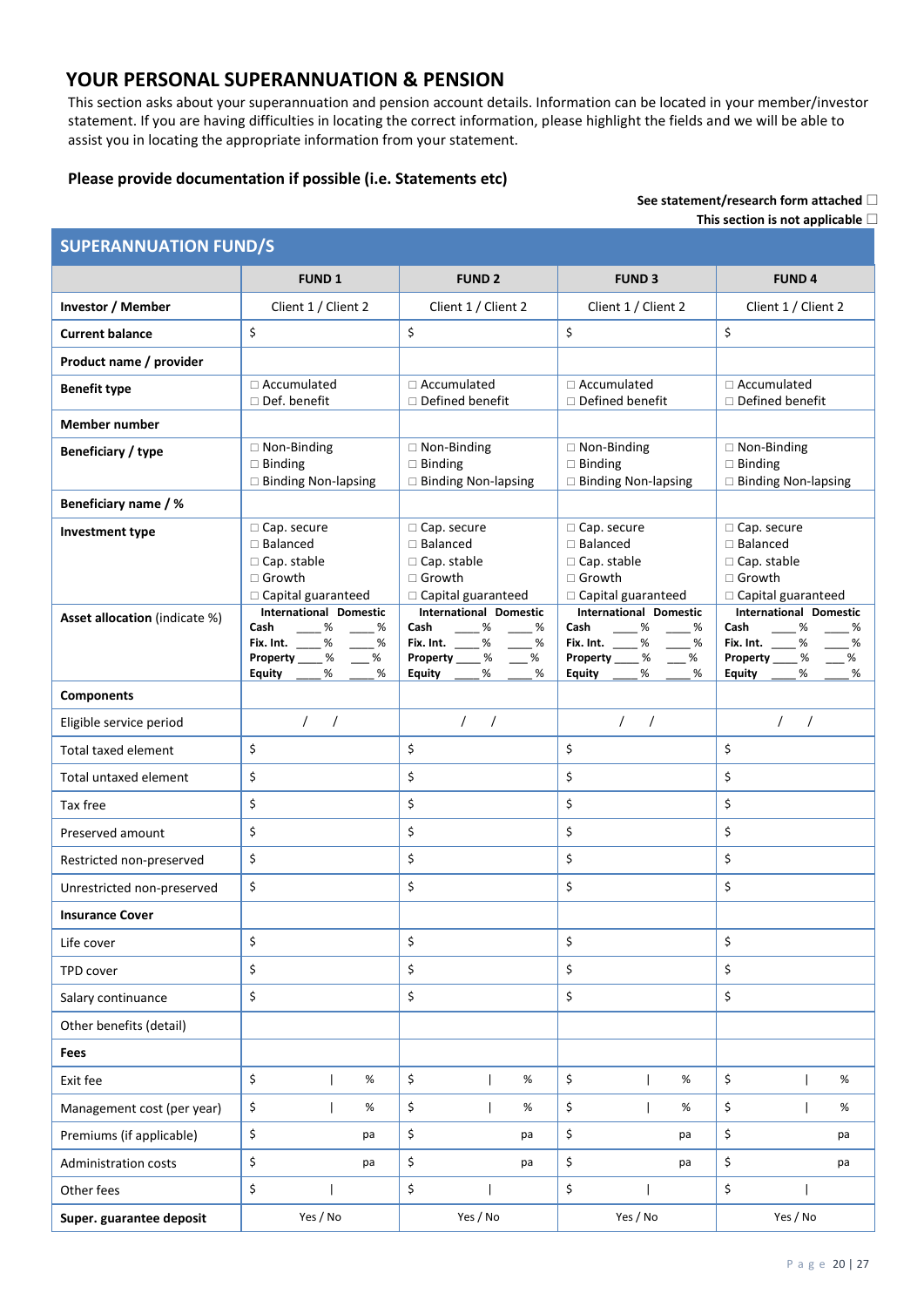## **See statement attached**

**This section is not applicable**

| <b>SUPERANNUATION CONTRIBUTION/S</b>                                                                                            |                       |                       |  |  |  |  |
|---------------------------------------------------------------------------------------------------------------------------------|-----------------------|-----------------------|--|--|--|--|
| <b>Superannuation contributions</b>                                                                                             | <b>Client 1</b>       | <b>Client 2</b>       |  |  |  |  |
| <b>Non-concessional contributions</b>                                                                                           | Client 1 / Client 2   | Client 1 / Client 2   |  |  |  |  |
| Total AFTER tax contributions in the last 3 years                                                                               | \$                    | \$                    |  |  |  |  |
| Have you contributed over \$100,000 in any one<br>financial year?                                                               | Yes / No              | Yes / No              |  |  |  |  |
| If YES, specify financial year.                                                                                                 | <b>Financial Year</b> | <b>Financial Year</b> |  |  |  |  |
| Concessional contributions (before tax income i.e. salary sacrifice and/or employer SGC amounts)                                |                       |                       |  |  |  |  |
| Employer super contributions this financial year                                                                                | \$                    | \$                    |  |  |  |  |
| Other before tax super contributions this financial<br>year                                                                     | \$                    | \$                    |  |  |  |  |
| Total before tax super contributions this financial<br>year                                                                     | \$                    | \$                    |  |  |  |  |
| Other contributions (i.e. proceeds from business sale, redundancy payments, transfer from foreign super funds, personal injury) |                       |                       |  |  |  |  |
| Contributions<br>(please detail)                                                                                                | \$                    | \$                    |  |  |  |  |

### **Adviser Notes (Client 1):**

## **Adviser Notes (Client 2):**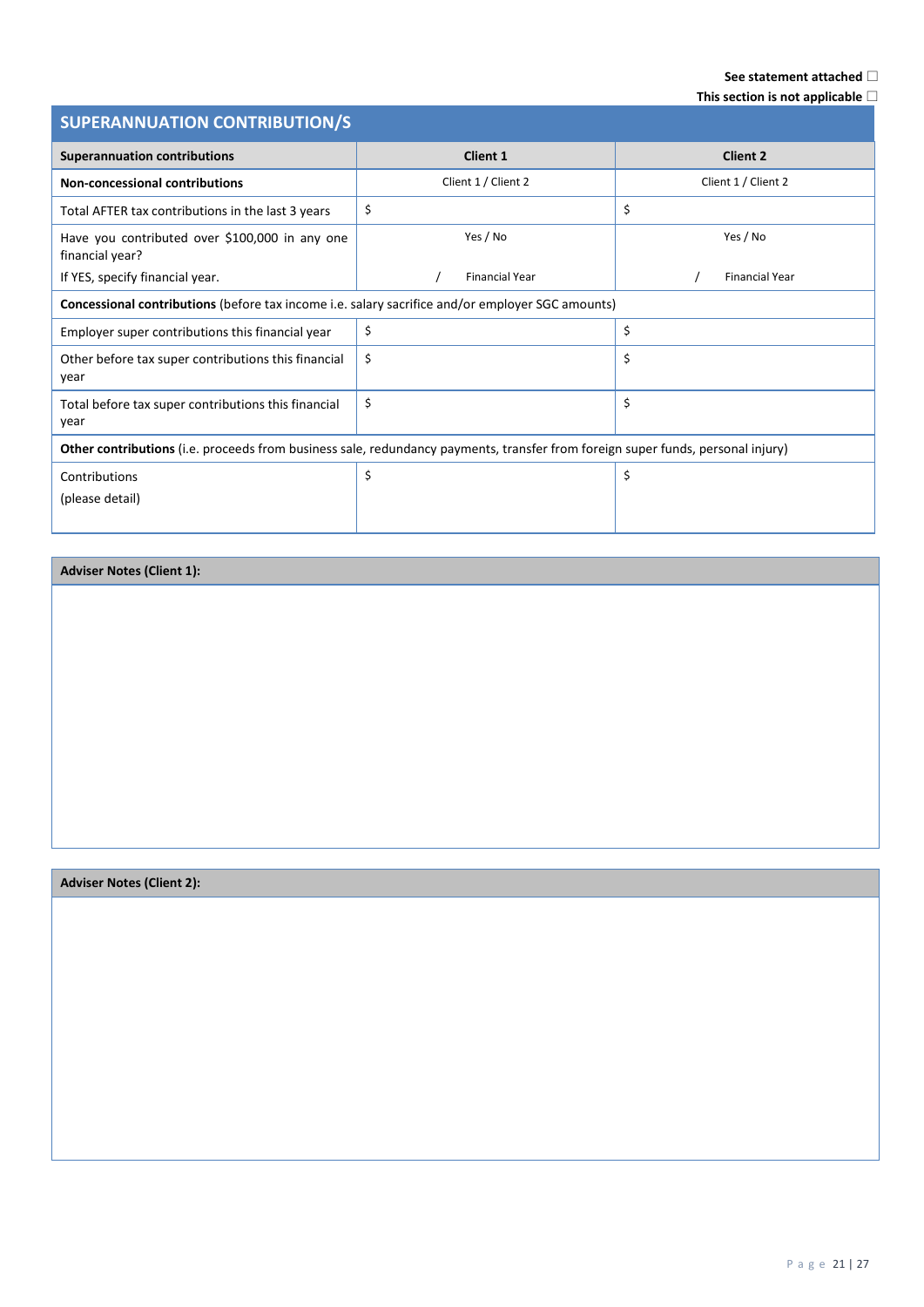## **See statement/research form attached**

|  | This section is not applicable $\square$ |  |
|--|------------------------------------------|--|

| PENSION AND/OR ANNUITY FUND/S      |                     |            |               |          |                     |      |                     |               |      |    |                     |            |      |
|------------------------------------|---------------------|------------|---------------|----------|---------------------|------|---------------------|---------------|------|----|---------------------|------------|------|
|                                    | <b>FUND 1</b>       |            | <b>FUND 2</b> |          | <b>FUND 3</b>       |      |                     | <b>FUND 4</b> |      |    |                     |            |      |
| Investor / Owner                   | Client 1 / Client 2 |            |               |          | Client 1 / Client 2 |      | Client 1 / Client 2 |               |      |    | Client 1 / Client 2 |            |      |
| <b>Type</b>                        |                     |            |               |          |                     |      |                     |               |      |    |                     |            |      |
| Product name / provider            |                     |            |               |          |                     |      |                     |               |      |    |                     |            |      |
| <b>Member number</b>               |                     |            |               |          |                     |      |                     |               |      |    |                     |            |      |
| Beneficiary / type                 |                     |            |               |          |                     |      |                     |               |      |    |                     |            |      |
| Type of nomination                 |                     |            |               |          |                     |      |                     |               |      |    |                     |            |      |
| <b>Inception date</b>              | $\prime$            | $\sqrt{ }$ |               | $\prime$ | $\overline{1}$      |      | $\prime$            | $\prime$      |      |    | $\sqrt{2}$          | $\sqrt{2}$ |      |
| <b>Current value</b>               | \$                  |            |               | \$       |                     |      | \$                  |               |      | \$ |                     |            |      |
| <b>Purchase price</b>              | \$                  |            |               | \$       |                     |      | \$                  |               |      | \$ |                     |            |      |
| <b>Tax free amount</b>             |                     |            | %             |          |                     | $\%$ |                     |               | %    |    |                     |            | $\%$ |
| Term at purchase                   |                     |            | year          |          |                     | year |                     |               | year |    |                     |            | Year |
| Payment                            | \$                  |            | pa            | \$       |                     | pa   | \$                  |               | pa   | \$ |                     |            | pa   |
| <b>Payment frequency</b>           |                     |            |               |          |                     |      |                     |               |      |    |                     |            |      |
| <b>Payment indexation</b>          | \$                  |            | $\%$          | \$       |                     | $\%$ | \$                  |               | %    | \$ |                     |            | $\%$ |
| Centrelink / DVA deductable amount | \$                  |            |               | \$       |                     |      | \$                  |               |      | \$ |                     |            |      |
| Fees                               |                     |            |               |          |                     |      |                     |               |      |    |                     |            |      |
| Exit fee                           | \$                  |            | $\%$          | \$       |                     | %    | \$                  |               | $\%$ | \$ |                     |            | %    |
| Management cost (per annum)        | \$                  |            | $\%$          | \$       |                     | %    | \$                  |               | %    | \$ |                     |            | %    |
| <b>Administration costs</b>        | \$                  |            | $\%$          | \$       |                     | $\%$ | \$                  |               | %    | \$ |                     |            | %    |
| Other fees                         | \$                  |            | $\%$          | \$       |                     | $\%$ | \$                  |               | $\%$ | \$ |                     |            | $\%$ |
| Other fees (detail)                |                     |            |               |          |                     |      |                     |               |      |    |                     |            |      |

**Adviser Notes (Client 1):**

**Adviser Notes (Client 1):**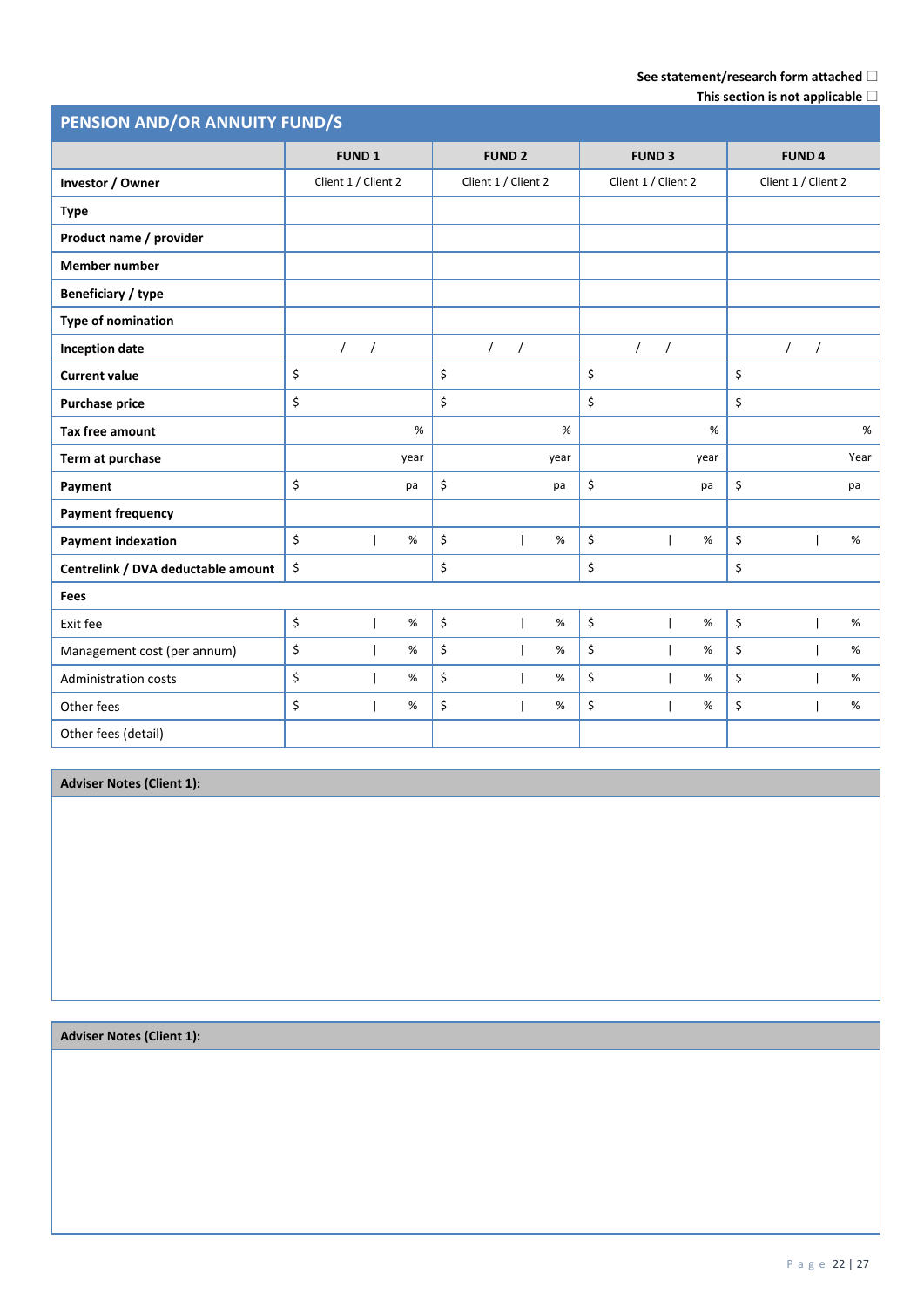## **YOUR RETIREMENT & ESTATE**

This section asks about your retirement and your estate.

### **This section is not applicable**

**Client/s chosen not to complete this section**

| <b>RETIREMENT PLANNING</b>                                                                  | <b>Client 1</b>                               | <b>Client 2</b>                               |  |  |
|---------------------------------------------------------------------------------------------|-----------------------------------------------|-----------------------------------------------|--|--|
| Years until retirement<br>(Planned retirement date)                                         | years                                         | years                                         |  |  |
| What is your anticipated retirement income required                                         | per year                                      | S<br>per year                                 |  |  |
| How confident are you that you will have enough money to live<br>comfortably at retirement? | Not confident / confident /<br>very confident | Not confident / confident /<br>very confident |  |  |
| Goals / large expenses in retirement (eg boat, car, holidays)                               | \$                                            |                                               |  |  |
| Are you expecting any lump sum payments                                                     | Yes \$<br>/ No                                | Yes \$<br>/ No                                |  |  |
| Would you consider downsizing your home to fund your retirement?                            | Yes<br>∣No<br>ш                               | No<br>Yes                                     |  |  |

#### **This section is not applicable**

| <b>ESTATE PLANNING</b>                                                     | <b>Client 1</b>                                |                        | <b>Client 2</b>                                |                      |  |  |
|----------------------------------------------------------------------------|------------------------------------------------|------------------------|------------------------------------------------|----------------------|--|--|
| <b>WILL</b>                                                                |                                                |                        |                                                |                      |  |  |
| Do you have a will                                                         | Yes / No                                       |                        | Yes / No                                       |                      |  |  |
| Date of will                                                               | $\prime$                                       | $\prime$               | $\prime$                                       | $\prime$             |  |  |
| Does it reflect your current wishes                                        | Yes / No                                       |                        | Yes / No                                       |                      |  |  |
| Does the will incorp. a Testamentary Trust                                 | Yes / No                                       |                        | Yes / No                                       |                      |  |  |
| Who is/are the Executor(s) of the will                                     |                                                |                        |                                                |                      |  |  |
|                                                                            |                                                |                        |                                                |                      |  |  |
| Where is your will located                                                 |                                                |                        |                                                |                      |  |  |
| <b>POWER OF ATTORNEY</b>                                                   |                                                |                        |                                                |                      |  |  |
| Do you have a Power of Attorney                                            | Yes / No                                       |                        | Yes / No                                       |                      |  |  |
| Which type of Power of Attorney                                            | Enduring / Medical / General / Limited / Other |                        | Enduring / Medical / General / Limited / Other |                      |  |  |
| Power of Attorney Expiry and last review                                   | Expiry date                                    | Last review date       | Expiry date                                    | Last review date     |  |  |
|                                                                            | $\prime$<br>$\sqrt{2}$                         | $\sqrt{2}$<br>$\prime$ | $\prime$<br>$\prime$                           | $\prime$<br>$\prime$ |  |  |
| Power of Attorney granted to                                               |                                                |                        |                                                |                      |  |  |
| Surname:                                                                   |                                                |                        |                                                |                      |  |  |
| <b>First Name:</b>                                                         |                                                |                        |                                                |                      |  |  |
| <b>Relationship:</b>                                                       |                                                |                        |                                                |                      |  |  |
| <b>Power/s of Attorney (location)</b>                                      |                                                |                        |                                                |                      |  |  |
| <b>FUNERAL</b>                                                             |                                                |                        |                                                |                      |  |  |
| Do you have a funeral plan<br>(if yes, what is the plan name and maturity) | Yes / No                                       |                        | Yes / No                                       |                      |  |  |
|                                                                            |                                                |                        |                                                |                      |  |  |
| Funeral plan pay out amount                                                |                                                |                        |                                                |                      |  |  |
| <b>OTHER ESTATE PLANNING</b>                                               |                                                |                        |                                                |                      |  |  |
| Do you have any specific estate planning<br>requirements / needs?          | Yes / No                                       |                        | Yes / No                                       |                      |  |  |
| (if yes, please provide details)                                           |                                                |                        |                                                |                      |  |  |
|                                                                            |                                                |                        |                                                |                      |  |  |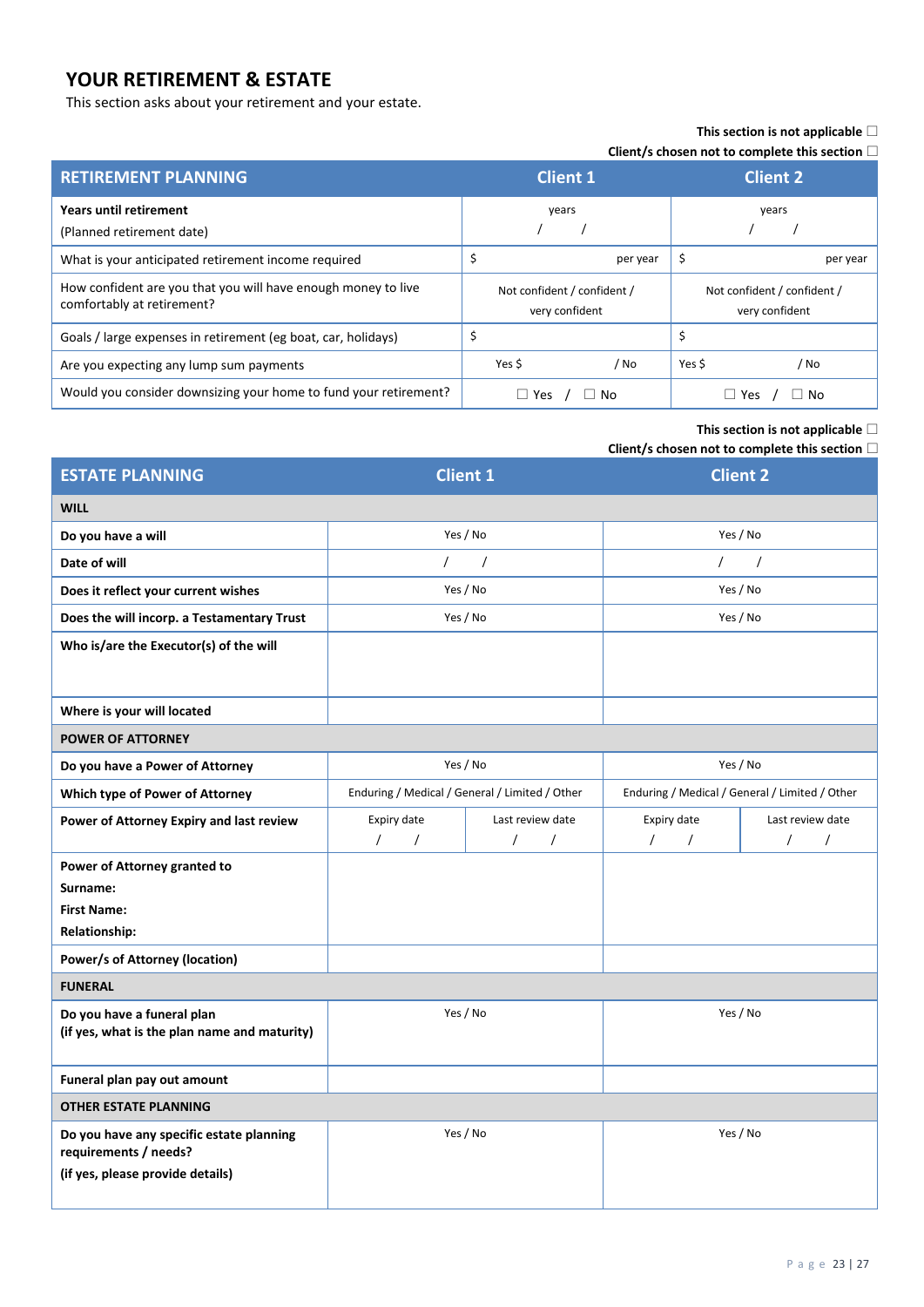## **YOUR PERSONAL INSURANCE**

This section asks about your existing personal, business and other insurance policies. Additional information can be located in your policy schedule/s.

## **Please provide documentation if possible (i.e. Policy schedules)**

| See statement / research form attached $\square$ |  |
|--------------------------------------------------|--|
| This section is not applicable $\Box$            |  |

|                                                   |                     |                        |                     | This section is not applicable $\sqcup$ |  |
|---------------------------------------------------|---------------------|------------------------|---------------------|-----------------------------------------|--|
| PERSONAL AND BUSINESS INSURANCE                   |                     |                        |                     |                                         |  |
|                                                   | <b>FUND 1</b>       | <b>FUND 2</b>          | <b>FUND 3</b>       | <b>FUND4</b>                            |  |
| Life insured                                      | Client 1 / Client 2 | Client 1 / Client 2    | Client 1 / Client 2 | Client 1 / Client 2                     |  |
| <b>Policy owner</b>                               |                     |                        |                     |                                         |  |
| Policy number                                     |                     |                        |                     |                                         |  |
| Life cover sum insured                            | \$                  | \$                     | \$                  | \$                                      |  |
| TPD cover sum insured                             | \$                  | \$                     | \$                  | \$                                      |  |
| Trauma cover sum insured                          | \$                  | \$                     | \$                  | \$                                      |  |
| Life cover                                        | \$<br>pm            | \$<br>pm               | \$<br>pm            | \$<br>pm                                |  |
| <b>TPD cover</b>                                  | \$<br>pm            | \$<br>pm               | \$<br>pm            | \$<br>pm                                |  |
| Trauma / critical Illness cover                   | \$<br>pm            | \$<br>pm               | \$<br>pm            | \$<br>pm                                |  |
| Income protection benefit                         | \$<br>pm            | \$<br>pm               | \$<br>pm            | \$<br>pm                                |  |
| <b>Business expense</b>                           | \$<br>pm            | \$<br>pm               | \$<br>pm            | \$<br>pm                                |  |
| <b>Total premium</b>                              | \$                  | \$                     | \$                  | \$                                      |  |
| Insurance provider                                |                     |                        |                     |                                         |  |
| <b>Premium frequency</b>                          |                     |                        |                     |                                         |  |
| Is the policy through Super fund?                 | Yes / No            | Yes / No               | Yes / No            | Yes / No                                |  |
| Is the benefit indexed?                           | Yes / No            | Yes / No<br>Yes / No   |                     | Yes / No                                |  |
| Premium structure?                                | Level / Stepped     | Level / Stepped        | Level / Stepped     | Level / Stepped                         |  |
| Complete the following for TPD only               |                     |                        |                     |                                         |  |
| 'Any' or 'Own' occupation                         | Any / Own           | Any / Own<br>Any / Own |                     | Any / Own                               |  |
| Complete the following for income protection only |                     |                        |                     |                                         |  |
| Agreed or Indemnity                               | Agreed / Indemnity  | Agreed / Indemnity     | Agreed / Indemnity  | Agreed / Indemnity                      |  |
| Benefit period                                    |                     |                        |                     |                                         |  |
| Waiting period                                    |                     |                        |                     |                                         |  |
| Increasing claims options                         | Yes / No            | Yes / No               | Yes / No            | Yes / No                                |  |
| Super continuance                                 | Yes / No            | Yes / No               | Yes / No            | Yes / No                                |  |

The following assets are important to all of us, please rank them in order of importance to you:

| <b>GENERAL INSURANCE</b> |                                |                |                |             |                    |                |     |
|--------------------------|--------------------------------|----------------|----------------|-------------|--------------------|----------------|-----|
| Asset                    | Importance<br>(1=most 5=least) | <b>Insured</b> | <b>Insurer</b> | Policy type | <b>Sum insured</b> | <b>Premium</b> |     |
| House                    |                                | Yes / No       |                |             |                    | \$             | p/a |
| Contents                 |                                | Yes / No       |                |             |                    | \$             | p/a |
| Car                      |                                | Yes / No       |                |             |                    | \$             | p/a |
| Health                   |                                | Yes / No       |                |             | \$                 | \$             | p/a |
| Other                    |                                | Yes / No       |                |             |                    | \$             | p/a |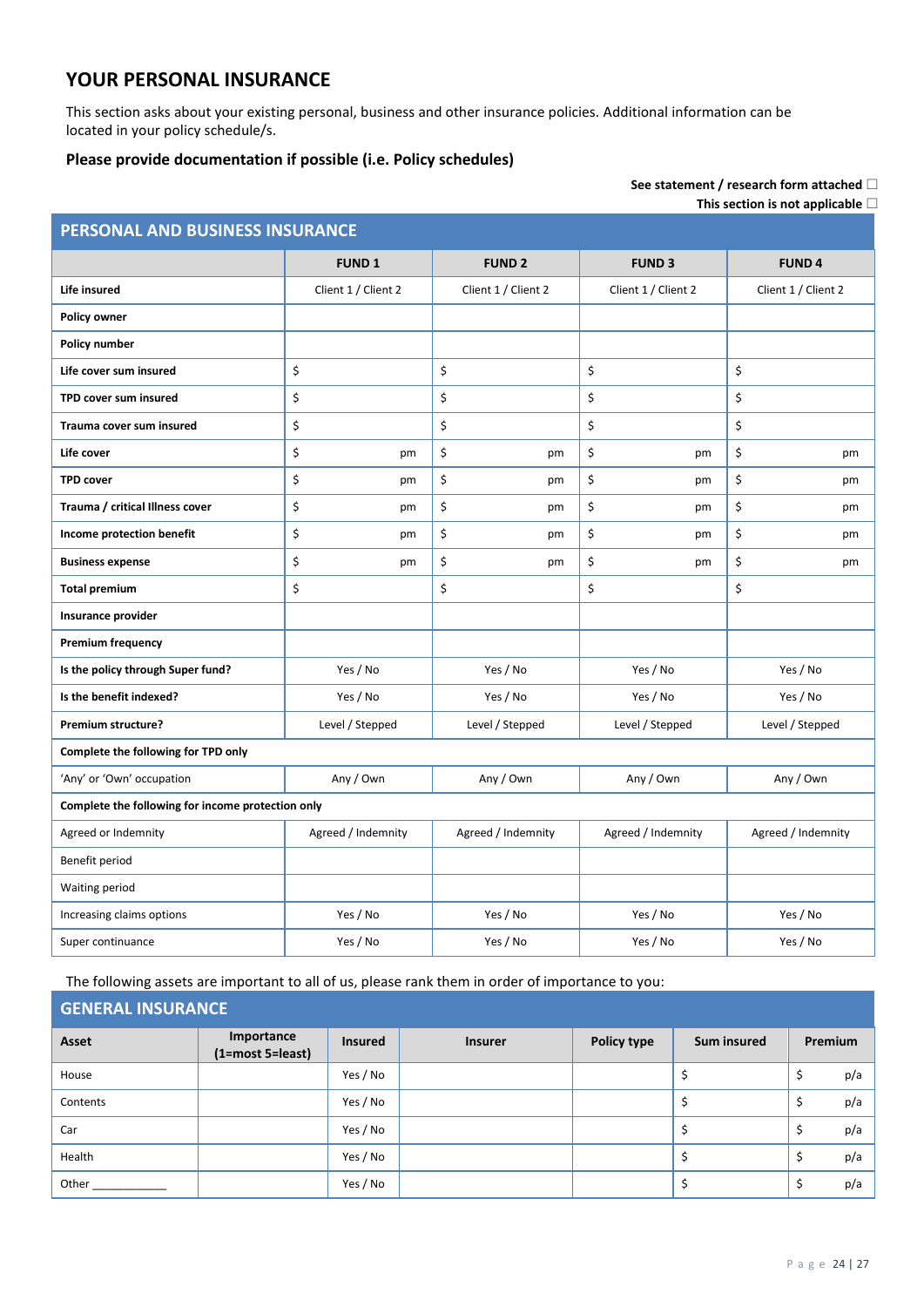## **YOUR PROFESSIONAL NETWORK**

This section asks about other professional specialists you access.

### **This section is not applicable**

| <b>OTHER PROFESSIONAL ADVISERS</b> |  |  |  |
|------------------------------------|--|--|--|
| <b>ACCOUNTANT</b>                  |  |  |  |
| Name                               |  |  |  |
| <b>Address</b>                     |  |  |  |
| Telephone                          |  |  |  |
| Fax                                |  |  |  |
| <b>SOLICITOR</b>                   |  |  |  |
| Name                               |  |  |  |
| <b>Address</b>                     |  |  |  |
| Telephone                          |  |  |  |
| Fax                                |  |  |  |
| <b>BANKER / MORTGAGE BROKER</b>    |  |  |  |
| Name                               |  |  |  |
| <b>Address</b>                     |  |  |  |
| Telephone                          |  |  |  |
| Fax                                |  |  |  |
| <b>OTHER</b>                       |  |  |  |
| Name                               |  |  |  |
| <b>Address</b>                     |  |  |  |
| Telephone                          |  |  |  |
| Fax                                |  |  |  |
| <b>OTHER</b>                       |  |  |  |
| Name                               |  |  |  |
| <b>Address</b>                     |  |  |  |
| Telephone                          |  |  |  |
| Fax                                |  |  |  |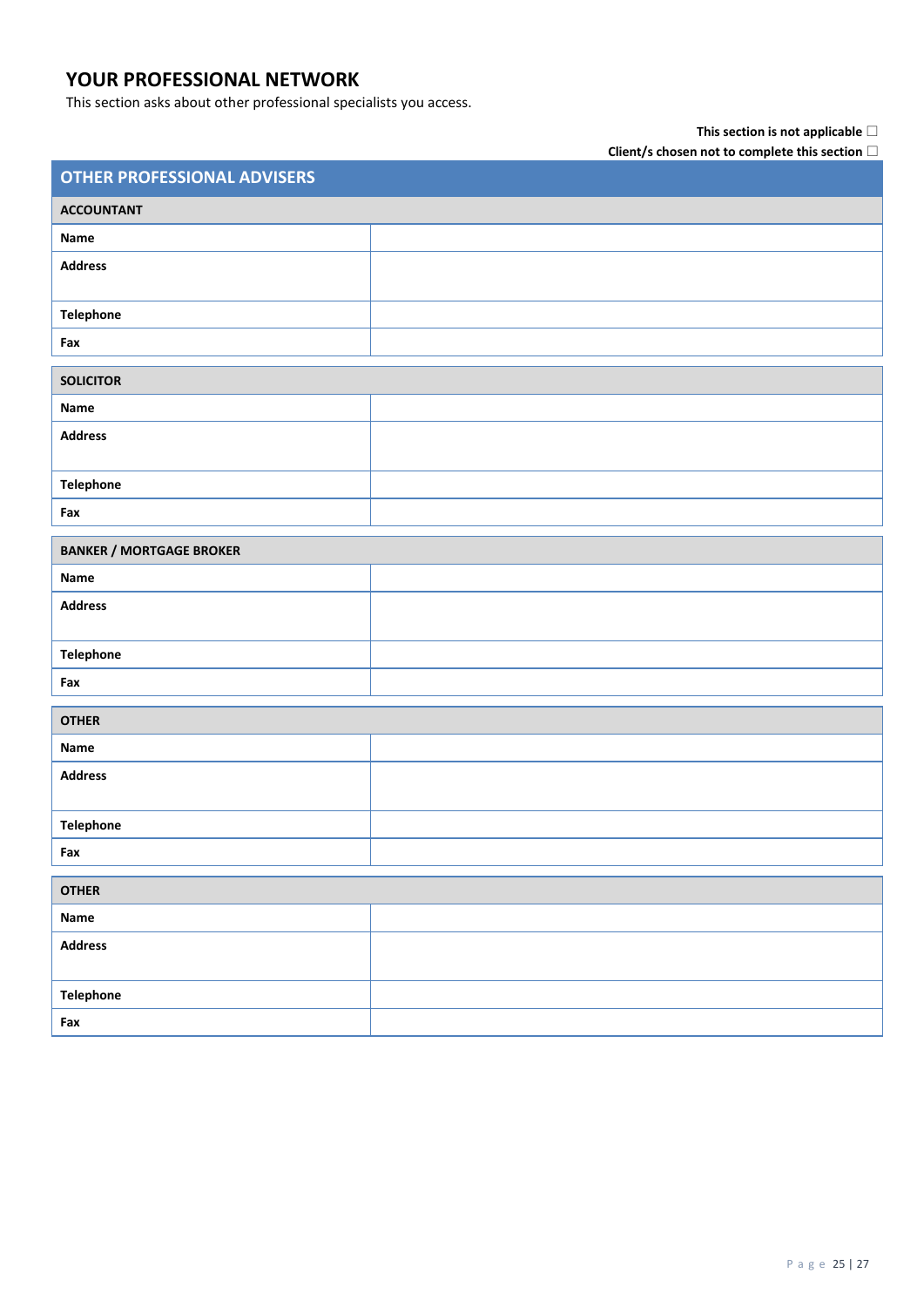### **CLIENT ACKNOWLEDGEMENT**

Please tick as appropriate:

**Tax File Number Collection**

- **I give permission for my/our related tax file number/s, as provided, to be held by our Adviser, an Authorised Representative of Libertas Financial Planning Pty Ltd, to be forwarded to Financial Institutions as requested or as necessary and/or to be retained on our file.**
- I acknowledge that I have received, read and fully understood Libertas Financial Planning Pty Ltd's Financial Services Guide & Adviser Profile.
- □ I acknowledge that I have received, read and fully understood Libertas Financial Planning Pty Ltd's Privacy Policy.
- $\Box$  I give permission for my/our personal financial information being forwarded to and/or obtained from our accountant/tax agent, solicitor, Centrelink and/or Department of Veterans Affairs as requested from time to time.
- $\Box$  I hereby declare that the information set out in this form is true and correct to the best of my knowledge.
- $\Box$  I understand that the items marked not applicable are not to be considered in the advice provided.
- $\Box$  I/we understand that if I/we have chosen not to disclose full information about my/our financial details, circumstances and objectives, my/our Adviser may not be able to fully assess our financial needs, circumstances and objectives and therefore the subsequent advice may not be appropriate for my/our needs.
- $\Box$  I/we agree to the preparation of a Statement of Advice covering the following areas:

| $\Box$ Superannuation                      | $\Box$ Retirement Planning              |
|--------------------------------------------|-----------------------------------------|
| $\Box$ Personal Insurance                  | $\Box$ Estate Planning                  |
| $\Box$ Budgeting and Cash flow management  | $\Box$ Investment                       |
| $\Box$ Borrowing to invest (Gearing)       | $\Box$ Debt Management                  |
| $\Box$ Financial Structures / Tax planning | $\Box$ Government Benefits (Centrelink) |
|                                            |                                         |
| $\Box$ Other (specify)                     |                                         |

 $\Box$  I/we confirm that the information contained in this document is to be used for the purpose of providing financial advice.

**Adviser Note: Please complete and attach the relevant Initial Client Engagement / Letter of Engagement which sets out the agreed fees for the relevant advice.** 

| <b>Client 1</b>    | <b>Client 2</b>    |
|--------------------|--------------------|
| Name               | Name               |
| In my capacity as: | In my capacity as: |
| Signature          | Signature _______  |
| Date               | Date               |